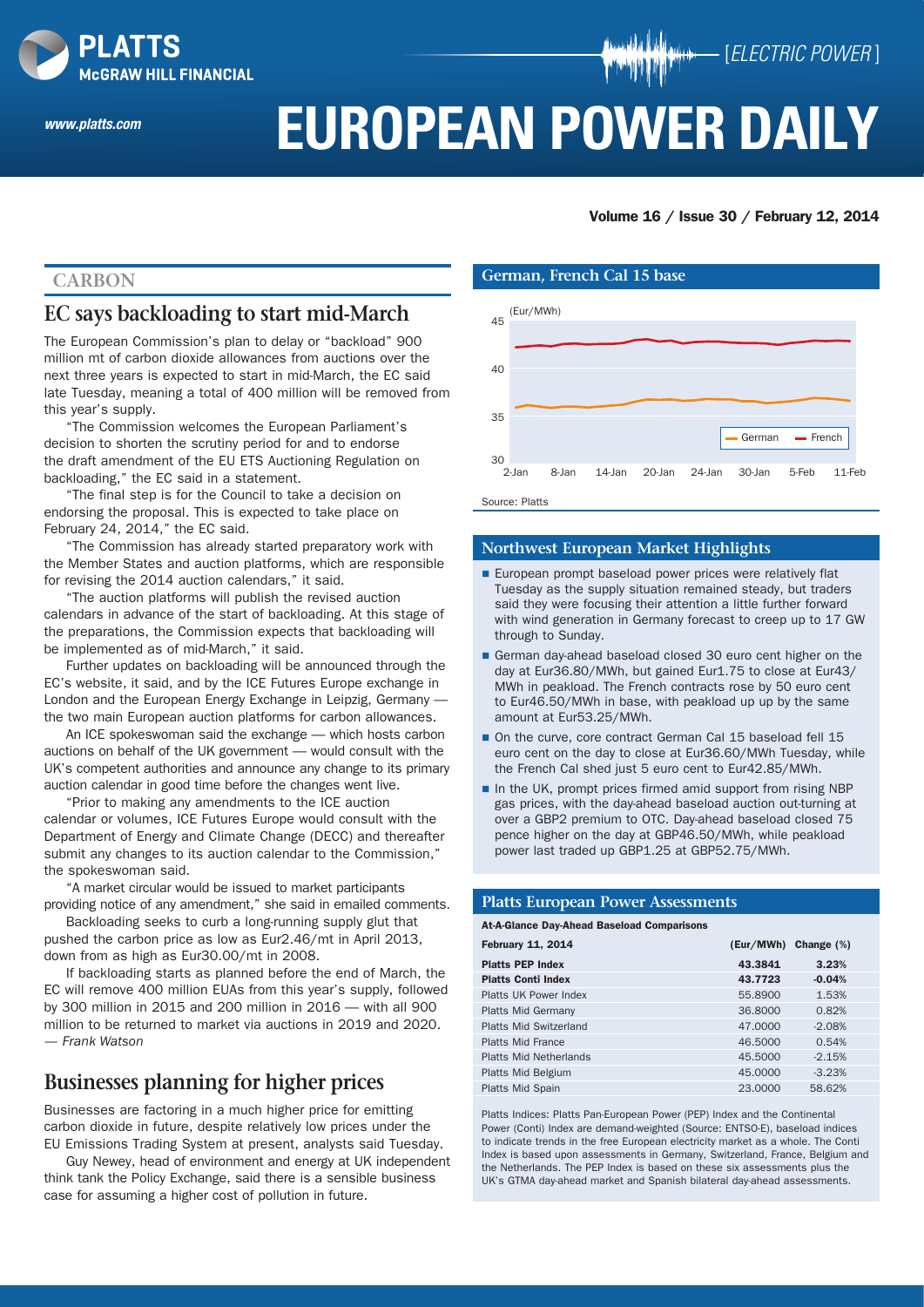"I think most businesses are factoring in a carbon price of whatever level going forward to 2030 or 2040," Newey told lawmakers at a hearing of the UK's House of Commons Energy and Climate Change Committee.

"Especially in the energy sector, they would be insane not to, I would have thought, given the current direction of travel in climate policy," he said in a video recording published on the parliament's website.

"Whether the changes to the EU ETS or carbon price are able to match those [higher] shadow carbon prices that businesses impose is another question, but they are certainly factoring in decisions now," he said.

Jonathan Grant, a climate change and carbon markets consultant at PricewaterhouseCoopers, said companies need to consider both today's carbon price — currently around Eur6.30/ mt (\$8.61/mt) in Europe — and the risk of higher prices in future, given that new power generating assets and other industrial infrastructure may still be operating in 20 to 30 years.

"While a central case might be today's [carbon] price, they will do sensitivity analysis around that to look at the economics of the investment at a much higher price," Grant told the committee in an evidence session in London.

UK lawmakers asked analysts whether it makes sense for the UK to continue with domestic low-carbon policies when many other countries are not following suit, particularly given concerns over higher environmental costs and their impacts on competitiveness.

"This is a collective action problem — somebody has to move first," said Newey, who likened the scale and difficulty of cutting global emissions to the problem of solving the Cold War.

"It's extraordinarily difficult, and the question is whether you do nothing and wait for everyone, or do you move forward?" he said.

"But the most important thing the UK can do in climate policy is to give an example to the rest of the world that decarbonization doesn't have to be ruinous to your economy — that you can decarbonize in the most cost-effective way possible, and that you can take 'no regrets' policies that have non-climate benefits anyway," he said.

Lawmakers also grilled the analysts on the prospects for a global climate protection deal to be agreed under the UN in 2015, and the likelihood of a coordinated global carbon market emerging.

"I'm skeptical about our ability to ever get a perfect international deal. It seems to me that it's going to come from the bottom-up policy efforts at various points and technology development, i.e., that we can produce low carbon energy or manufacturing when there's carbon at a reasonable cost," said Newey.

"I think the more likely scenario is that we get a series of emissions trading schemes working individually first of all, and then we go through the process of joining them up. It's still extraordinarily difficult, but I think it's a better chance than an international deal," he said.

Grant at PwC said business groups are forging ahead with developing carbon markets in the absence of a comprehensive global agreement.

"What organizations like the International Emissions Trading Association are doing is working at a more bottom-up level to try to introduce those market-based approaches to tackling climate change, so they're working with national governments to support the implementation of those cap-and-trade systems in countries like China, Chile, Korea and elsewhere," he said.

The UK government has already developed future assumed values for traded carbon, for the purpose of appraising public policy. In a report released in September 2013, the UK's

Department of Energy and Climate Change assumed a carbon

#### **German Platts Power Index (PPI)**

| 11-Feb-14 | Change   |                      |
|-----------|----------|----------------------|
| 34.350    | $+0.050$ | ▲                    |
| 32.400    | $+0.000$ |                      |
| 36.700    | $-0.050$ | $\blacktriangledown$ |
| 35.750    | $-0.030$ | $\blacktriangledown$ |
|           |          |                      |
| 34,200    | $-0.150$ | $\blacktriangledown$ |
| 32.350    | $-0.050$ | $\blacktriangledown$ |
| 36,600    | $-0.100$ | $\blacktriangledown$ |
| 35,650    | $-0.100$ | v                    |
|           |          |                      |

Platts Power Index (PPI): The PPI is a weighted forward power index, based on German front-month, front-quarter and front-year base load wholesale prices to indicate curve movements in continental Europe's benchmark power market. Front-month is weighted singularly, front-quarter three-fold and front-year 12-fold. The midday PPI index compares changes with the last end of day PPI, and the last end of day PPI compares changes with the last Midday PPI.

#### **Platts UK Assessment Midpoints (GTMA, GBP/MWh)**

| <b>February 11, 2014</b> | <b>Baseload</b> | Peak  | Euro equivalents<br><b>Baseload</b> | Peak  | Calendar<br>basis |
|--------------------------|-----------------|-------|-------------------------------------|-------|-------------------|
| Day-ahead                | 46.50           | 52.75 | 55.89                               | 63.40 |                   |
| Weekend                  | 45.00           |       | 54.09                               |       |                   |
| Week Ahead               | 46.80           | 52.70 | 56.25                               | 63.34 |                   |
| Week Ahead+1             | 46.80           | 53.25 | 56.25                               | 64.00 |                   |
| Mar                      | 46.70           | 52.75 | 56.13                               | 63.40 | F                 |
| Apr                      | 48.15           | 54.45 | 57.87                               | 65.45 | F                 |
| May                      | 47.55           | 54.05 | 57.15                               | 64.96 | E                 |
| 02 14                    | 47.65           | 53.80 | 57.27                               | 64.66 | E                 |
| 03 14                    | 46.35           | 52.50 | 55.71                               | 63.10 | F                 |
| Summer 2014              | 47.00           | 53.15 | 56.49                               | 63.88 | E                 |
| Sept 29-30, 2014         |                 |       |                                     |       | Gap 1             |
| Winter 2014/2015         | 54.05           | 62.40 | 64.96                               | 75.00 | G                 |
| Summer 2015              | 51.80           | 57.80 | 62.26                               | 69.47 | G                 |
| Winter 2015/2016         | 57.85           | 68.15 | 69.53                               | 81.91 | G                 |
| Summer 2016              | 51.25           | 57.40 | 61.60                               | 68.99 | G                 |
|                          |                 |       |                                     |       |                   |

| GBP/MWh | Eur/MWh | Change D-1<br>(GBP/MWh) |
|---------|---------|-------------------------|
| 46.50   | 55.89   | $+0.75$                 |
| 45.00   | 54.09   | $+0.25$                 |
| 46.70   | 56.13   | $+0.10$                 |
|         |         |                         |

Baseload = 2300-2300, Peak = 0700-1900. Calendar basis = EFA (E), Gregorian (G). Assessments are mid-points. For high-low range see table on page 9. For full details of assessments, indices and calendar roll dates see Platts methodology on Platts.com

#### **Platts Central European Spot Assessments (Eur/MWh)**

| <b>February 11, 2014</b> | <b>Baseload</b> | Peak            |
|--------------------------|-----------------|-----------------|
| Day-Ahead (Germany)      | $36.65 - 36.95$ | $42.85 - 43.15$ |
| Day-Ahead (Switzerland)  | $46.75 - 47.25$ | $51.55 - 53.55$ |
| Swiss Franc equivalent   | $57.22 - 57.83$ | $63.10 - 65.55$ |
| Week Ahead (Germany)     | $36.85 - 37.15$ | 46.85 - 47.15   |
| Weekend (Germany)        | $20.10 - 20.40$ |                 |
|                          |                 |                 |

Baseload = 0000-2400, Peak = 0800-2000.

Daily indices

Swiss Franc equivalents are for Swiss prices.

| <b>Platts French Assessments (Eur/MWh)</b> |                 |                 |  |  |
|--------------------------------------------|-----------------|-----------------|--|--|
| <b>February 11, 2014</b>                   | <b>Baseload</b> | Peak            |  |  |
| D/A                                        | $46.25 - 46.75$ | $53.00 - 53.50$ |  |  |
| Weekend                                    | $20.50 - 21.00$ |                 |  |  |
| Week Ahead                                 | $40.85 - 41.35$ | $51.50 - 52.00$ |  |  |
| <b>Mar 14</b>                              | $43.50 - 44.00$ | $54.15 - 54.65$ |  |  |
| Apr 14                                     | $38.35 - 38.85$ | $46.60 - 48.60$ |  |  |
| <b>May 14</b>                              | $30.20 - 32.20$ | $40.95 - 42.95$ |  |  |
| 02 2014                                    | $33.65 - 34.15$ | $43.70 - 45.70$ |  |  |
| 03 2014                                    | $35.95 - 36.45$ | 45.85 - 47.85   |  |  |
| Cal 2015                                   | $42.60 - 43.10$ | $55.00 - 57.00$ |  |  |
| Cal 2016                                   | $42.30 - 42.80$ | $55.20 - 57.20$ |  |  |
| Cal 2017                                   | $42.40 - 42.90$ | 55.80 - 57.80   |  |  |
|                                            |                 |                 |  |  |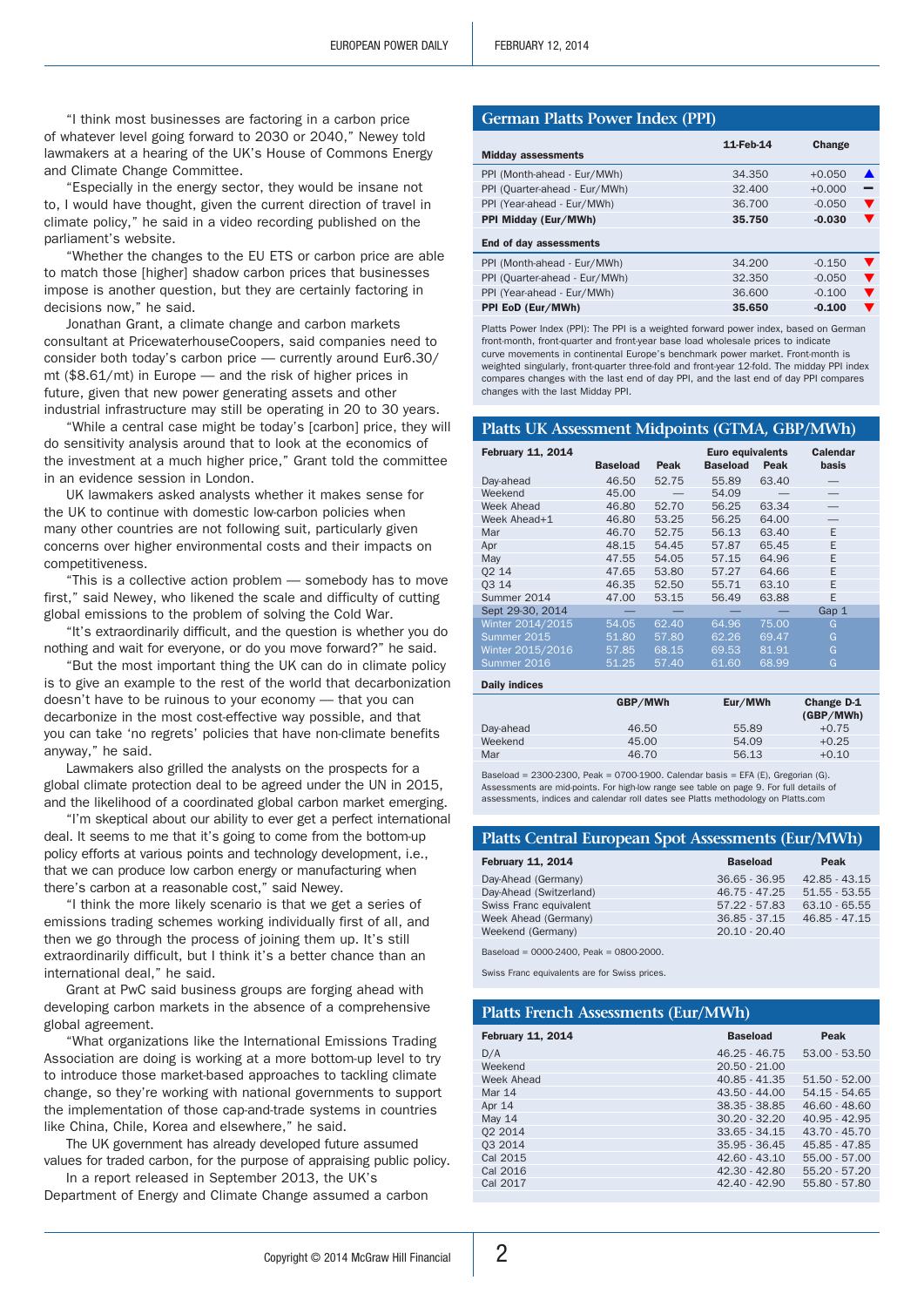price of GBP4.87/mt (\$8.02/mt) in 2020 under its central scenario, but rising sharply to GBP40.55/mt by 2025 and GBP76.23/mt by 2030.

The values are based on an assumption that there is a move from the end of the EU ETS Phase III period, ending in 2020, to a "fully functioning and comprehensive global carbon market in 2030." *— Frank Watson*

## **The Market**

## **Monthly balancing needed for GO market**

The market for Guarantees of Origin (GO) needs monthly balancing to inject some volatility into prices, Swiss green energy wholesaler Nvalue's managing director Alessandro Faccoli told Platts Tuesday.

Europe's GO market has grown year-on-year since 2003 in terms of volume but suffers from a chronic lack of volatility, with GO prices "close to zero", Faccoli said.

Guarantees of Origin are EU-wide certificates that prove that one megawatt hour of electricity has been produced by renewable energy sources.

GOs are bought and cancelled as proof of green consumption. Suppliers and consumers of all sizes, from utilities to companies and householders, are doing this to certify that their supply is environmentally sustainable.

The bid-offer price spread for a hydro GO for 2014 is 10-15 eurocent/MWh (\$0.14-\$0.21/MWh) on Swiss green energy wholesaler Nvalue's website.

"We are missing the next stage in energy strategy, governments are scared to move to open trading of green power," Faccoli said. "I'm a fan of market-based systems, we need to evolve the GO market so it can offer additional support to existing renewables, and we can start to move away from public support."

The current balance-of-year disclosure system for GOs is at the heart of the problem, Faccoli said.

"Guarantees of Origin are issued on a monthly basis but disclosure is done as a balance of the whole year, and that is a market design error," he said.

"Say my needs are 100 GWh per month. I can buy my whole annual need of 1.2 TWh in June, July and August [when hydro GOs are plentiful, the market is long and GOs are cheap], that is fine for disclosure as things stand today," he said.

Nvalue is lobbying the European Commission to change disclosure to balance-of-month. "If I supply in January, I must have January-production GOs, otherwise I'm cheating the client," Faccoli said.

If balance-of-month was adopted, and January was a dry month, "we'd have a shortage of GOs and that would push prices up," Faccoli said. "Buyers would turn to other technologies, buying wind or biomass GOs, bringing a certain dynamic to the market. We have a GO standard in Europe that could, with some small changes and a price of Eur2-Eur3/MWh, start to replace public support."

The introduction of mandatory quota systems for electricity suppliers would be another stimulus to the GO market, Faccoli said, "but unfortunately this is not a priority in the agenda of Member States at present."

The European Commission appears receptive to disclosure change, "but sometimes the pressure from industrial lobbyists protecting the current market structure is stronger. Nevertheless, it is possible we could see changes made within the next 12 months," Faccoli said. *— Henry Edwardes-Evans*

#### **Platts German Forward Assessments (Eur/MWh)**

| <b>February 11, 2014</b> | <b>Baseload</b> | Peak            |
|--------------------------|-----------------|-----------------|
| Mar 14                   | $34.05 - 34.35$ | $42.40 - 42.70$ |
| Apr 14                   | $33.25 - 33.55$ | $40.30 - 40.60$ |
| <b>May 14</b>            | $31.75 - 32.05$ | $38.75 - 40.75$ |
| <b>Jun 14</b>            | $30.70 - 32.70$ | $40.95 - 41.25$ |
| $Jul$ 14                 | $33.25 - 35.25$ | $41.55 - 43.55$ |
| <b>Aug 14</b>            | $32.50 - 34.50$ | $41.30 - 43.30$ |
| 02 2014                  | $32.20 - 32.50$ | $40.30 - 40.60$ |
| 03 2014                  | $34.95 - 35.25$ | 44.45 - 44.75   |
| 04 2014                  | $38.75 - 39.05$ | $50.45 - 52.45$ |
| 01 2015                  | $39.95 - 40.25$ | $51.15 - 53.15$ |
| Cal 2015                 | $36.45 - 36.75$ | $47.00 - 47.30$ |
| Cal 2016                 | $35.80 - 36.10$ | $46.05 - 46.35$ |
| Cal 2017                 | $35.60 - 35.90$ | $45.70 - 46.00$ |
|                          |                 |                 |

| Platts Belgian Assessments (Eur/MWh) |                 |  |  |
|--------------------------------------|-----------------|--|--|
| <b>February 11, 2014</b>             | <b>Baseload</b> |  |  |
| D/A                                  | 44.75 - 45.25   |  |  |
| <b>Mar 14</b>                        | 43.30 - 45.30   |  |  |
| 02 2014                              | 38.80 - 39.20   |  |  |
| Cal 2015                             | $42.00 - 44.00$ |  |  |
| Cal 2016                             | $41.15 - 43.15$ |  |  |
|                                      |                 |  |  |

| <b>Belpex Spot Prices (Eur/MWh)</b> |           |                   |           |  |  |  |
|-------------------------------------|-----------|-------------------|-----------|--|--|--|
|                                     | 12-Feb-14 | Change on day (%) | 12-Feb-13 |  |  |  |
| Average Base                        | 47.85     | 6.03              | 59.39     |  |  |  |
| Average Peak                        | 53.27     | 5.38              | 63.20     |  |  |  |
| Average Off-Peak                    | 42.43     | 9.67              | 55.59     |  |  |  |
| Base Volume (MWh)                   | 39244.80  | $-9.15$           | 54150.50  |  |  |  |
| Peak Volume (MWh)                   | 18855.60  | $-13.95$          | 28402.50  |  |  |  |
| Off-Peak Volume (MWh)               | 20389.20  | $-4.22$           | 25748.00  |  |  |  |

 $Base = 01:00-24:00$ ,  $Peak = 09:00-20:00$ ,  $Off-peak = 01:00-08:00$ ,  $21:00-2400$ 

| <b>Platts Dutch Assessments (Eur/MWh)</b> |                 |                 |  |
|-------------------------------------------|-----------------|-----------------|--|
| <b>February 11, 2014</b>                  | <b>Baseload</b> | Peak            |  |
| D/A                                       | $45.25 - 45.75$ | $52.25 - 52.75$ |  |
| Weekend                                   | $35.75 - 36.75$ |                 |  |
| Mar 14                                    | 44.95 - 45.95   | $54.75 - 55.75$ |  |
| 02 2014                                   | $44.35 - 45.35$ | $53.50 - 54.50$ |  |
| 03 2014                                   | $42.60 - 43.60$ | $52.45 - 53.45$ |  |
| Cal 2015                                  | $42.70 - 43.70$ | $53.50 - 54.50$ |  |
| Cal 2016                                  | $40.65 - 41.65$ | $52.25 - 53.25$ |  |
|                                           |                 |                 |  |

| <b>ENDEX Dutch futures, February 11, 2014 (Eur/MWh)</b> |               |                 |               |               |         |               |
|---------------------------------------------------------|---------------|-----------------|---------------|---------------|---------|---------------|
|                                                         |               | <b>Baseload</b> |               |               | Peak*   |               |
| <b>Product</b>                                          | <b>Settle</b> | Change          | <b>Volume</b> | <b>Settle</b> | Change  | <b>Volume</b> |
| 1st Mth                                                 | 45.68         | $+0.47$         | 5             | 55.25         | $+0.40$ | ∩             |
| 2nd Mth                                                 | 45.07         | $+0.45$         | $\Omega$      | 54.46         | $+0.37$ | ∩             |
| 3rd Mth                                                 | 44.58         | $+0.26$         | $\Omega$      | 53.67         | $+0.46$ | ∩             |
| 1st Otr                                                 | 44.83         | $+0.35$         | 10            | 53.89         | $+0.40$ | 10            |
| 2nd Otr                                                 | 43.08         | $+0.42$         | 8             | 53.05         | $+0.29$ | ∩             |
| 1st Yr                                                  | 43.20         | $+0.15$         | 15            | 54.20         | $+0.52$ | ∩             |
| 2nd Yr                                                  | 41.18         | $+0.13$         | 5             | 52.79         | $+0.22$ | ∩             |

\*This Dutch power peak load product contains 12 hours (08-20) and includes public holidays.

#### **Platts Italian Assessments (Eur/MWh)**

| <b>February 11, 2014</b> | <b>Baseload</b> |
|--------------------------|-----------------|
| Mar 14                   | $55.15 - 55.65$ |
| 02 2014                  | $53.00 - 53.50$ |
| 03 2014                  | $60.10 - 60.60$ |
| Cal 2015                 | $56.50 - 57.00$ |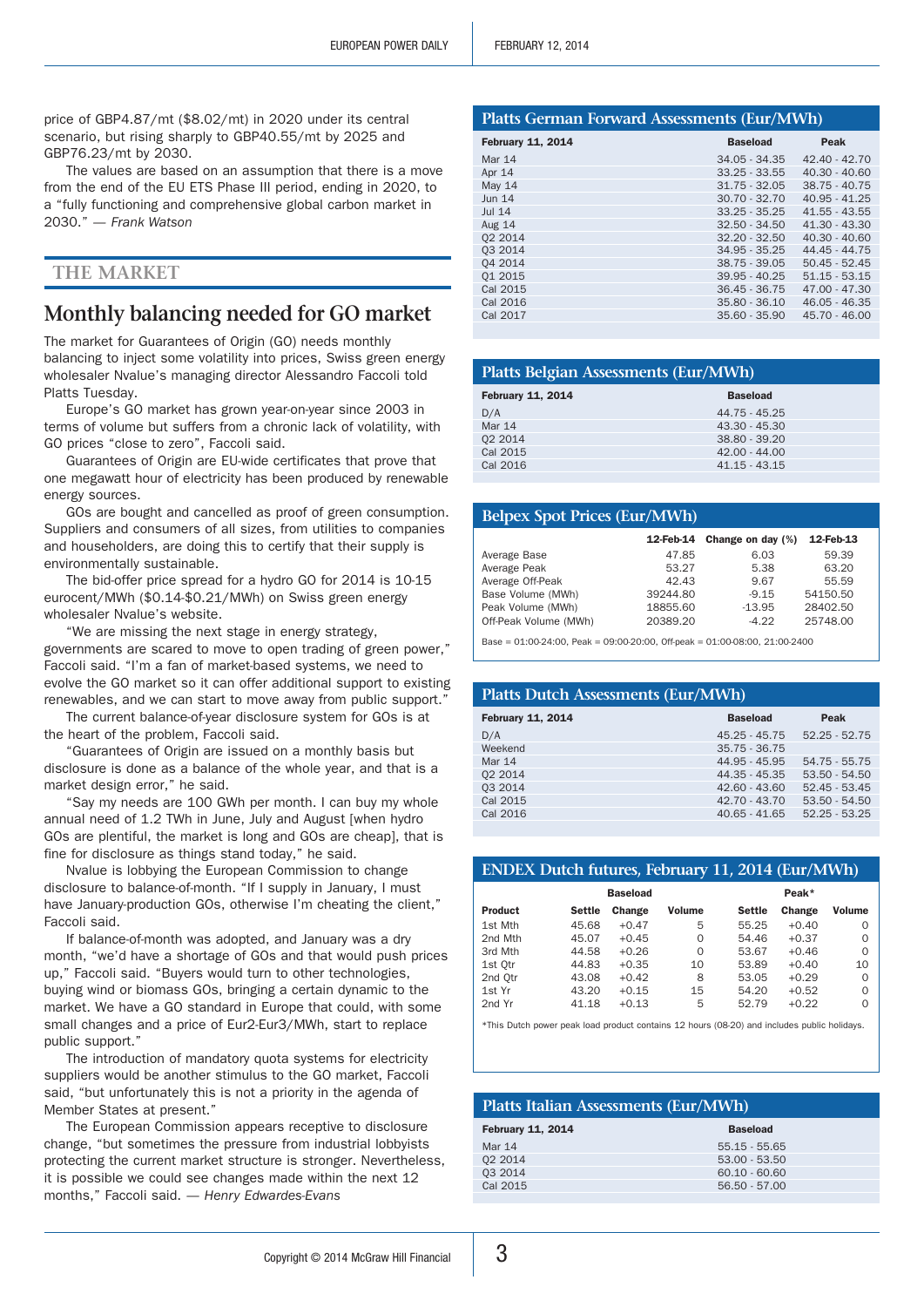## **EEX to launch Italian power futures**

European Energy Exchange [EEX] said Tuesday it will launch Italian power futures for trading on its platform from April, as well as offering the registration of Spanish baseload power future trades from March, in a further step toward creating a pan-European offering for energy trading and clearing.

From April 7, EEX said financially settled power futures for Italy can be traded as base load and peak load products with week, month, quarter and year maturities.

"We have decided to expand our offering for Italian power and to also offer trading via the exchange order book of EEX in the future. In addition, we also plan to support our Italian customers on site and intend to open an office in Milan," EEX CEO Peter Reitz said in a statement.

The plan remains subject to the approval of the Exchange Council, which will supplement the existing offering of the registration of Italian power futures for clearing through European Commodity Clearing (ECC), implemented in October.

EEX also plans to offer Trade Registration services for Spanish power futures, the next move after EEX and ECC signed a cooperation agreement with the Iberian OMIP and OMIClear exchanges, agreeing to introduce cross-listing of their power derivatives products.

Market participants will be able to register Spanish baseload power futures for weeks, months, quarters and years on EEX, for clearing via ECC from March 19. *— Darren Stetzel*

## **French Powernext becomes regulated market**

France's Powernext said Tuesday it has become the country's second regulated energy market, having been granted approval by the Minister of Economics and Finance, in anticipation of significant evolution of regulatory framework in France.

"Powernext has carried out in 2013 all the necessary steps in order to become a Regulated Market," Powernext said. "The new market rules and status will take effect on February 12 2014, at which the reporting obligations of the EMIR regulation will also enter into force."

Powernext launched its day-ahead market on November 26, 2001, but has since become an investment firm managing a multilateral trading facility (MTF), which until now the company said had offered both flexibility and security.

However, with the introduction of EMIR, Powernext said the regulated market status allowed it to best provide execution to its trading members, making the company the second to manage a regulated market in France after NYSE Euronext.

Powernext is active in the power, gas and emissions markets, while also holding a 50% equity stake in EPEX SPOT and a 20% in EEX Power Derivatives. *— Darren Stetzel*

## **Austria-Slovenia auction price below Eur4**

The auction price for cross-border transmission capacity awarded between Austria and neighboring Slovenia in March fell below Eur7/MWh (\$9.54/MWh) for the first time in four months to Eur3.99/MWh, according to data published by the Central Allocation Office Tuesday.

The scheduling of capacity offered from Austria to Slovenia for the month-ahead auctions held Tuesday was awarded at 50 MW for Eur3.99/MWh, the highest auction price seen this month but well below last month when capacity was awarded at Eur7.56/MWh.

This reflects an adjustment in power flows from Austria with 574 MW initially requested from participating companies, data from the CAO showed. Source: Platts assessments, APX, Belpex, Epex Spot, N2EX, Nord Pool Spot

#### **APX Spot Prices (Eur/MWh)**

|                       | 12-Feb-14 | Change on day (%) | 12-Feb-13 |
|-----------------------|-----------|-------------------|-----------|
| Baseload              | 47.85     | 6.03              | 53.72     |
| Peakload              | 53.27     | 3.30              | 59.29     |
| Off-Peak              | 42.43     | 9.67              | 48.14     |
| Total Volume (MWh)    | 118087.7  | $-7.21$           | 130983.2  |
| Peak Volume (MWh)     | 69604.0   | $-1.00$           | 71658.2   |
| Off-Peak Volume (MWh) | 48483.7   | $-14.87$          | 59325.0   |

Baseload: 0000-2400, Peakload: 0700-2300, Peakload\*: 0800-2000, Off-peak: 2000-0800

#### **Platts Spanish Assessments (Eur/MWh)**

| <b>February 11, 2014</b> | <b>Baseload</b> |  |
|--------------------------|-----------------|--|
| D/A                      | $22.75 - 23.25$ |  |
| Weekend                  | $20.00 - 24.00$ |  |
| Week Ahead               | $32.75 - 33.25$ |  |
| Mar 14                   | $31.50 - 32.00$ |  |
| Apr $14$                 | $31.40 - 31.90$ |  |
| 02 2014                  | $38.50 - 39.00$ |  |
| 03 2014                  | $50.45 - 50.95$ |  |
| 04 2014                  | $47.10 - 47.60$ |  |
| Cal 2015                 | 48.50 - 49.00   |  |
|                          |                 |  |

#### **Spanish Systemwide Pool Prices (Eur/MWh)**

**NWE Day-Ahead Markets (Eur/MWh)**

|                                                     |           | 12-Feb-14 Change on day $(\%)$ | 12-Feb-13 |  |
|-----------------------------------------------------|-----------|--------------------------------|-----------|--|
| Weighted Average                                    | 20.012    | $-3.519$                       | 47.287    |  |
| Simple Average                                      | 20.219    | 4.173                          | 45.858    |  |
| Volume Matched (MWh)                                | 589.937.0 | $-23.366$                      | 636.861.0 |  |
| Source: OMIE, Daily Turnover in MWh, prices Eur/MWh |           |                                |           |  |

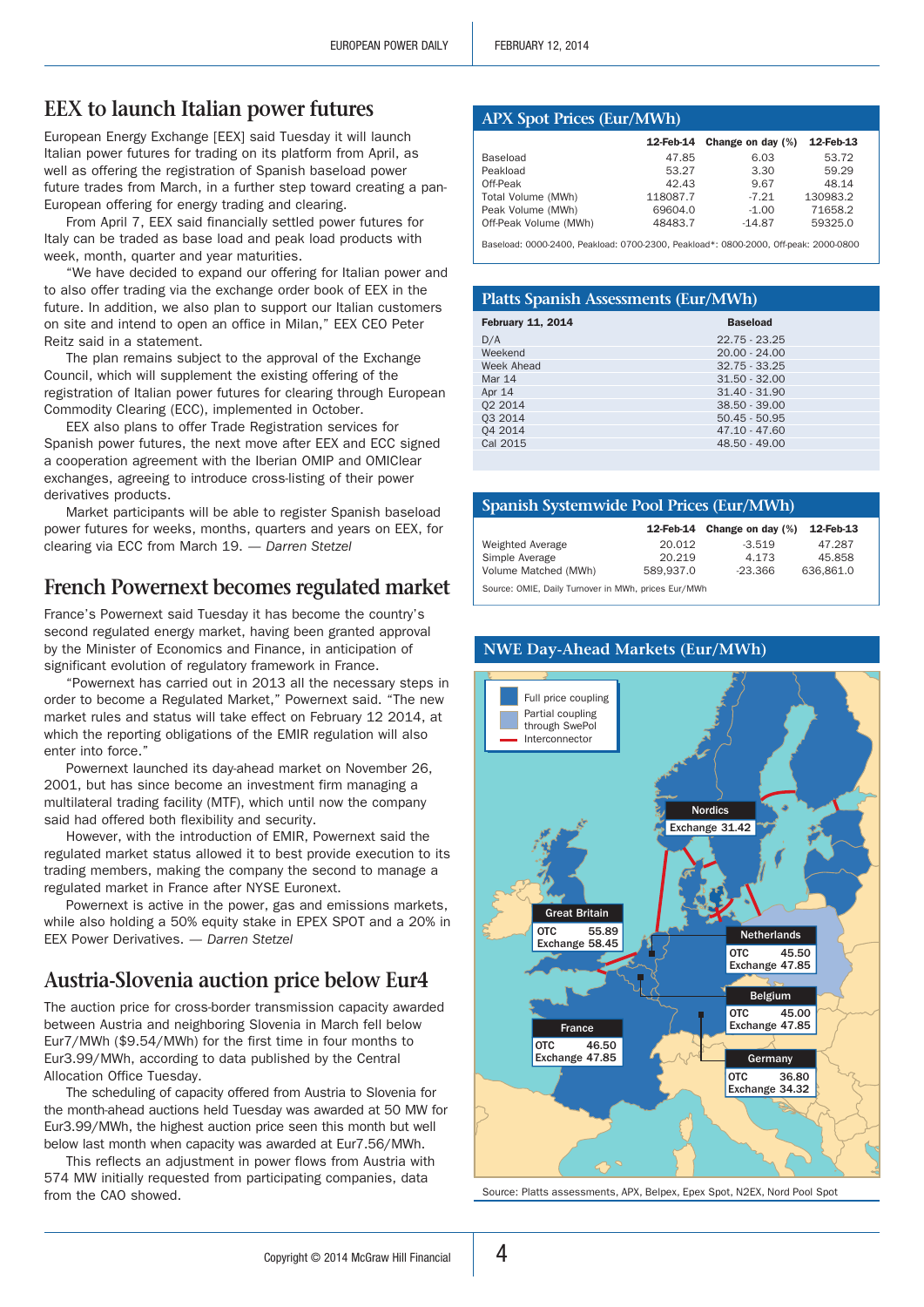Meanwhile, the price for capacity offered from Slovakia to Hungary for March was awarded at 400 MW for Eur3.15/MWh, less than half the price for February when capacity was awarded at Eur6.66/MWh.

In addition, the scheduling of capacity awarded in the monthly auction between Austria and the Czech Republic in either direction, as well as from Austria to Hungary, was revised to show that there will be no exports offered in the month of March.

There was also no capacity awarded from the Czech Republic, Germany and Slovakia to Poland in the month of March, according to the CAO.

All remaining capacities between Austria, Slovenia, the Czech Republic, Poland, Slovakia and Germany have been awarded between 66 MW and 450 MW with prices below Eur0.77/MWh, data showed.

The CAO, the auction office responsible for allocating crossborder transmission capacity in Central and Eastern Europe, also published awarded capacities on the Hungarian-Croatian and Croatian-Slovenian borders.

Month-ahead auction scheduling made 200-300 MW/hour in export capacity available between Hungary and Croatia for 29-46 euro cent, with 300-400 MW/hour awarded between Croatia and Slovenia for 13-29 euro cent.

Following the month-ahead auctions, if additional transmission capacity fulfils the increased requirements on the individual days, exports can also be made available in the daily auction. *— Petra Witowski*

## **HUPX Jan day-ahead volume exceeds 1 TWh**

The total volume of electricity traded on the Hungarian power exchange's day-ahead market in January reached a record 1,041.294 GWh, according to data published by HUPX Tuesday.

Day-ahead volumes increased nearly 18% month-on-month from 883.875 GWh in December 2013 but rose 47% from the same period last year when traded volumes reached 706 GWh.

The average daily volumes were 33.59 GWh and reached 39.536 GWh for delivery January 20, HUPX said, still shy of April's record of 41 GWh.

The monthly baseload price on the day-ahead market averaged Eur42.72/MWh (\$58.24/MWh), a month-on-month decrease of Eur9.10, while the monthly peakload price averaged Eur53.33/MWh, down Eur11.70 from the previous month amid healthy supply margins and as mild weather subdued demand, according to market sources.

Meanwhile, the Physical Futures Market had a slow start to the year with just 143.683 GWh traded in January, down 80% month-on-month from 707.957 GWh and also nearly 66% down from the same period last year when traded volumes reached 418 GWh, data showed.

There were no over-the-counter trades in January, continuing the trend seen in the second half of 2013. The HUPX exchange has cooperation agreements with two power brokerages for clearing services on the exchange. *— Petra Witowski*

### **Capacity & Grid**

## **France's EDF slashes capacity at Paluel 4**

France's EDF cut capacity at its 1.3 GW Paluel 4 nuclear reactor by over half in an unplanned outage Tuesday afternoon, the latest data from grid operator RTE showed.

Output at the Paluel 4 reactor was reduced to 600 MW at

| <b>February 11, 2014</b>                                                                                                           |                 | (Zloty/MWh) |                 | (Eur/MWh) |
|------------------------------------------------------------------------------------------------------------------------------------|-----------------|-------------|-----------------|-----------|
|                                                                                                                                    | <b>Baseload</b> | Peak        | <b>Baseload</b> | Peak      |
| Day-Ahead                                                                                                                          | 177.15          | 201.85      | 42.40           | 48.31     |
| Week-Ahead                                                                                                                         | 163.25          | 195.00      | 39.07           | 46.67     |
| Mar 14                                                                                                                             | 155.00          | 188.00      | 37.10           | 44.99     |
| 02 2014                                                                                                                            | 156.00          | 190.50      | 37.33           | 45.59     |
| Cal 2015                                                                                                                           | 165.00          | 201.25      | 39.49           | 48.16     |
| Prices are for physical delivery to the Polish high voltage electricity grid. Polish peak 0700-<br>2200 CET hours on working days. |                 |             |                 |           |

#### **Polish Power Exchange Spot (Zloty/MWh)**

|                                | 12-Feb-14 | Change on day (%) | 12-Feb-13 |
|--------------------------------|-----------|-------------------|-----------|
| Average base price             | 177.17    | 3.48              | 168.20    |
| Average peak price             | 201.83    | 3.38              | 183.21    |
| Minimum Hourly Price           | 128.79    | 10.32             | 131.49    |
| Maximum Hourly Price           | 221.00    | 6.09              | 193.54    |
| <b>Total Volume</b>            | 71.746.9  | 9.21              | 57.667.0  |
| Base=0000-2400, Peak=0700-2200 |           |                   |           |
| Source: PolPX                  |           |                   |           |

| <b>Platts Czech Assessments (Eur/MWh)</b> |                 |                 |  |  |
|-------------------------------------------|-----------------|-----------------|--|--|
| <b>February 11, 2014</b>                  | <b>Baseload</b> | Peak            |  |  |
| D/A                                       | $36.00 - 36.50$ | $42.25 - 42.75$ |  |  |
| Weekend                                   | $20.00 - 21.00$ | NA - NA         |  |  |
| Week Ahead                                | $36.00 - 37.00$ | $46.75 - 47.25$ |  |  |
| March                                     | $33.50 - 34.00$ | $42.00 - 42.80$ |  |  |
| 02 2014                                   | $31.40 - 32.00$ | $40.00 - 40.60$ |  |  |
| Cal 2015                                  | 35.40 - 35.90   | 46.90 - 47.40   |  |  |
| Cal 2016                                  | $34.55 - 35.05$ | $45.75 - 46.25$ |  |  |
|                                           |                 |                 |  |  |

| <b>Prague Energy Exchange Futures Prices (Eur/MWh)</b> |               |         |          |               |         |               |
|--------------------------------------------------------|---------------|---------|----------|---------------|---------|---------------|
| <b>February 11, 2014</b><br>Peak<br><b>Base</b>        |               |         |          |               |         |               |
|                                                        | <b>Settle</b> | Change  | Volume   | <b>Settle</b> | Change  | <b>Volume</b> |
| First Month                                            | 33.60         | $+0.05$ | O        | 42.35         | $+0.35$ | $\Omega$      |
| First Quarter                                          | 31.70         | $+0.00$ | O        | 40.25         | $-0.05$ | $\Omega$      |
| First Year                                             | 35.60         | $-0.15$ | $\Omega$ | 47.10         | $-0.10$ | $\Omega$      |
| Second Year                                            | 34.75         | $-0.15$ | 43920    | 45.95         | $-0.40$ | 0             |

| <b>Czech OTE Day-Ahead Indices (Eur/MWh)</b> |                                                                                                |                   |           |  |
|----------------------------------------------|------------------------------------------------------------------------------------------------|-------------------|-----------|--|
|                                              | 12-Feb-14                                                                                      | Change on day (%) | 12-Feb-13 |  |
| Base                                         | 36.54                                                                                          | $-1.03$           | 46.38     |  |
| Peak                                         | 42.48                                                                                          | 1.65              | 53.70     |  |
| Offpeak                                      | 30.60                                                                                          | $-4.49$           | 39.07     |  |
| traded.                                      | Index calculation does not include marginal prices for hours when no volume of electricity was |                   |           |  |

#### **Platts Hungarian Assessments (Eur/MWh)**

| <b>February 11, 2014</b> | <b>Baseload</b> |
|--------------------------|-----------------|
| D/A                      | $36.25 - 36.75$ |
| Weekend                  | $27.50 - 28.00$ |
| Week Ahead               | $38.50 - 39.00$ |
| Mar 14                   | $37.20 - 37.70$ |
| 02 2014                  | 35.90 - 36.40   |
| Cal 2015                 | $43.15 - 43.65$ |
|                          |                 |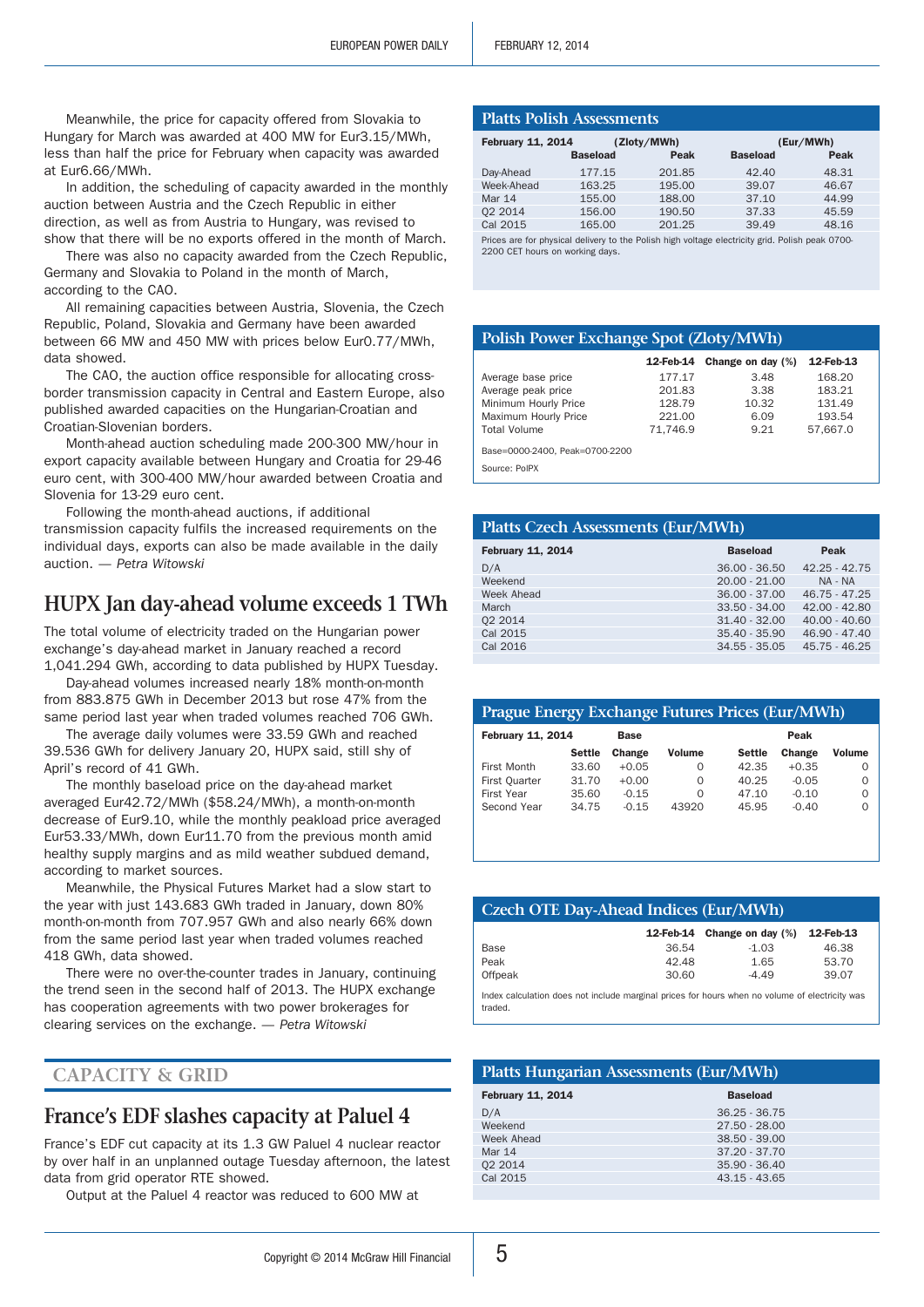17:00 local time due to an issue with the turbine, feed water and condenser sections of the plant. No return date or time was given.

Prior to the outage, nuclear supply availability was at 55 GW Tuesday, down just 200 MW from Monday, with 58.4 GW forecast to be available Wednesday, amid expectation of a number of nuclear reactor returns. *— Darren Stetzel*

## **French hydro stocks edge down 2% on week**

French hydro power stocks fell by two percentage points last week to 64% of capacity, maintaining a surplus over normal levels of 8 percentage points, the latest data from grid operator RTE showed Tuesday.

National geological survey agency BRGM has said that significant rainfall in recent months means that France's water reservoirs are set for "very positive" refill levels under normal conditions going forward.

The potential energy stored at hydroelectric plants makes them a key strategic asset to react to sharp swings in power demand and nuclear power outages.

French power consumption is particularly sensitive to temperature changes, and mild weather so far this winter has also curbed demand.

However, a strike by coal power plant workers for the last three weeks has also raised demand for other types of generation able to respond to demand swings.

State-controlled EDF operates all 58 of France's nuclear reactors, as well as most of the nation's hydroelectric capacity and fossil fuel-fired output.

France's hydroelectric stocks are now one percentage point above levels recorded in the same week in 2013 and 8 percentage points above the five-year rolling average for that week, the RTE data shows.

Stocks were 9 percentage points below normal levels at the end of December, but reserves rose for three consecutive weeks as mild winter weather curbed power demand, and this has been followed by just a slight fall in reserves in the last few weeks.

#### **N2EX UK power auction, spark spread: February 11**

| Delivery date: February 12             |       |               |  |
|----------------------------------------|-------|---------------|--|
| N2EX - Day-Ahead Power Auction         |       | 48.66 GBP/MWh |  |
| Platts - EFA Day-Ahead Gas*            | 61.24 | $p$ /th       |  |
| NASDAQ OMX - UK Day-Ahead Spark Spread | 6.14  | GBP/MWh       |  |
|                                        |       |               |  |

\*Reflects 11pm start electricity day

## **UK Dark Spreads, February 11, 2014**

|                                        | (Eur/MWh) | (GBP/MWh) |
|----------------------------------------|-----------|-----------|
| UK Dark Spreads (35% efficiency)       |           |           |
| Month-Ahead                            | 33.19     | 27.62     |
| Month-Ahead $+1$                       | 35.04     | 29.15     |
| Quarter-Ahead                          | 34.48     | 28.69     |
| Quarter-Ahead +1                       | 32.89     | 27.37     |
| Season-Ahead                           | 33.41     | 27.80     |
| UK Clean Dark Spreads (35% efficiency) |           |           |
| Month-Ahead                            | 27.10     | 22.55     |
| Month-Ahead $+1$                       | 28.94     | 24.08     |
| Quarter-Ahead                          | 28.39     | 23.62     |
| Ouarter-Ahead $+1$                     | 26.80     | 22.29     |
| Season-Ahead                           | 27.03     | 22.49     |
|                                        |           |           |

|                   | <b>Spark Spread</b><br><b>Clean Spark Spread</b>                                                                                                                     |                          |                          |                          |  |
|-------------------|----------------------------------------------------------------------------------------------------------------------------------------------------------------------|--------------------------|--------------------------|--------------------------|--|
|                   | 50%<br><b>Efficiency</b>                                                                                                                                             | 60%<br><b>Efficiency</b> | 50%<br><b>Efficiency</b> | 60%<br><b>Efficiency</b> |  |
| UK (GBP/MWh)      |                                                                                                                                                                      |                          |                          |                          |  |
| Day-Ahead         | 4.7258                                                                                                                                                               | 11.6882                  | 2.7382                   | 10.0319                  |  |
| Month-Ahead       | 5.2998                                                                                                                                                               | 12.1999                  | 3.3123                   | 10.5436                  |  |
| Month-Ahead +1    | 7.0221                                                                                                                                                               | 13.8764                  | 5.0345                   | 12.2201                  |  |
| Month-Ahead +2    | 6.5978                                                                                                                                                               | 13.4229                  | 4.6102                   | 11.7667                  |  |
| Quarter-Ahead     | 6.8640                                                                                                                                                               | 13.6614                  | 4.8765                   | 12.0052                  |  |
| Quarter-Ahead +1  | 5.3997                                                                                                                                                               | 12.2249                  | 3.4121                   | 10.5686                  |  |
| Season-Ahead      | 6.1152                                                                                                                                                               | 12.9293                  | 4.1277                   | 11.2730                  |  |
| Season-Ahead +1   | 7.8374                                                                                                                                                               | 15.5390                  | 5.8030                   | 13.8436                  |  |
| Season-Ahead +2   | 9.6845                                                                                                                                                               | 16.7038                  | 7.6030                   | 14.9693                  |  |
| Season-Ahead +3   | 11.2570                                                                                                                                                              | 19.0223                  | 9.1223                   | 17.2434                  |  |
| UK (Eur/MWh)      |                                                                                                                                                                      |                          |                          |                          |  |
| Day-Ahead         | 5.6800                                                                                                                                                               | 14.0483                  | 3.2911                   | 12.0576                  |  |
| Month-Ahead       | 6.3700                                                                                                                                                               | 14.6633                  | 3.9811                   | 12.6726                  |  |
| Month-Ahead $+1$  | 8.4400                                                                                                                                                               | 16.6783                  | 6.0511                   | 14.6876                  |  |
| Month-Ahead $+2$  | 7.9300                                                                                                                                                               | 16.1333                  | 5.5411                   | 14.1426                  |  |
| Quarter-Ahead     | 8.2500                                                                                                                                                               | 16.4200                  | 5.8611                   | 14.4293                  |  |
| Quarter-Ahead +1  | 6.4900                                                                                                                                                               | 14.6933                  | 4.1011                   | 12.7026                  |  |
| Season-Ahead      | 7.3500                                                                                                                                                               | 15.5400                  | 4.9611                   | 13.5493                  |  |
| Season-Ahead +1   | 9.4200                                                                                                                                                               | 18.6767                  | 6.9747                   | 16.6389                  |  |
| Season-Ahead +2   | 11.6400                                                                                                                                                              | 20.0767                  | 9.1383                   | 17.9919                  |  |
| Season-Ahead +3   | 13.5300                                                                                                                                                              | 22.8633                  | 10.9643                  | 20.7253                  |  |
|                   |                                                                                                                                                                      |                          |                          |                          |  |
| German (Eur/MWh)  |                                                                                                                                                                      |                          |                          |                          |  |
| Day-Ahead         | $-12.2000$                                                                                                                                                           | $-4.0333$                | $-14.5889$               | $-6.0241$                |  |
| Month-Ahead       | $-14.9000$                                                                                                                                                           | $-6.7167$                | $-17.2889$               | $-8.7074$                |  |
| Month-Ahead +1    | $-15.9000$                                                                                                                                                           | $-7.6833$                | $-18.2889$               | $-9.6741$                |  |
| Quarter-Ahead     | $-17.0500$                                                                                                                                                           | $-8.8167$                | -19.4389                 | $-10.8074$               |  |
| Quarter-Ahead +1  | $-14.2000$                                                                                                                                                           | $-5.9833$                | $-16.5889$               | $-7.9741$                |  |
| Year-Ahead        | $-15.0000$                                                                                                                                                           | $-6.4000$                | $-17.5017$               | $-8.4848$                |  |
| Dutch (Eur/MWh)   |                                                                                                                                                                      |                          |                          |                          |  |
| Day-Ahead         | $-3.5000$                                                                                                                                                            | 4.6667                   | $-5.8889$                | 2.6759                   |  |
| Month-Ahead       | $-3.6500$                                                                                                                                                            | 4.5333                   | $-6.0389$                | 2.5426                   |  |
| Ouarter-Ahead     | $-4.5500$                                                                                                                                                            | 3.6833                   | $-6.9389$                | 1.6926                   |  |
| Quarter-Ahead +1  | $-6.2000$                                                                                                                                                            | 2.0167                   | $-8.5889$                | 0.0259                   |  |
| Year-Ahead        | $-8.4000$                                                                                                                                                            | 0.2000                   | $-10.9017$               | $-1.8848$                |  |
|                   |                                                                                                                                                                      |                          |                          |                          |  |
| Belgian (Eur/MWh) |                                                                                                                                                                      |                          |                          |                          |  |
| Day-Ahead         | -4.0200                                                                                                                                                              | 4.1500                   | $-6.4089$                | 2.1593                   |  |
| Month-Ahead       | $-4.8000$                                                                                                                                                            | 3.3833                   | $-7.1889$                | 1.3926                   |  |
| Quarter-Ahead     | $-10.2200$                                                                                                                                                           | $-2.0167$                | $-12.6089$               | $-4.0074$                |  |
| Italian (Eur/MWh) |                                                                                                                                                                      |                          |                          |                          |  |
| Month-Ahead       | 4.4000                                                                                                                                                               | 12.9000                  | 2.0111                   | 10.9093                  |  |
| Quarter-Ahead     | 1.8500                                                                                                                                                               | 10.4167                  | $-0.5389$                | 8.4259                   |  |
|                   | Clean spreads based on typical kg CO2/mmBtu rates of 55 for natural gas. Power and gas<br>contracts used are midpoints of Platts' assessments for those commodities. |                          |                          |                          |  |

**Platts Spark Spread Assessments, February 11, 2014**

Details of methodology at www.platts.com

#### **German Dark Spreads, February 11, 2014 (Eur/MWh)**

|                  | <b>Dark Spread</b><br>(35% efficiency) | <b>Clean Dark Spread</b><br>(35% efficiency) |
|------------------|----------------------------------------|----------------------------------------------|
| Month-Ahead      | 11.26                                  | 5.17                                         |
| Month-Ahead $+1$ | 10.57                                  | 4.47                                         |
| Quarter-Ahead    | 9.56                                   | 3.47                                         |
| Quarter-Ahead +1 | 12.28                                  | 6.19                                         |
| Year-Ahead       | 12.57                                  | 6.19                                         |
| Year-Ahead $+1$  | 11.10                                  | 4.39                                         |
| Year-Ahead $+2$  | 9.98                                   | 3.27                                         |
|                  |                                        |                                              |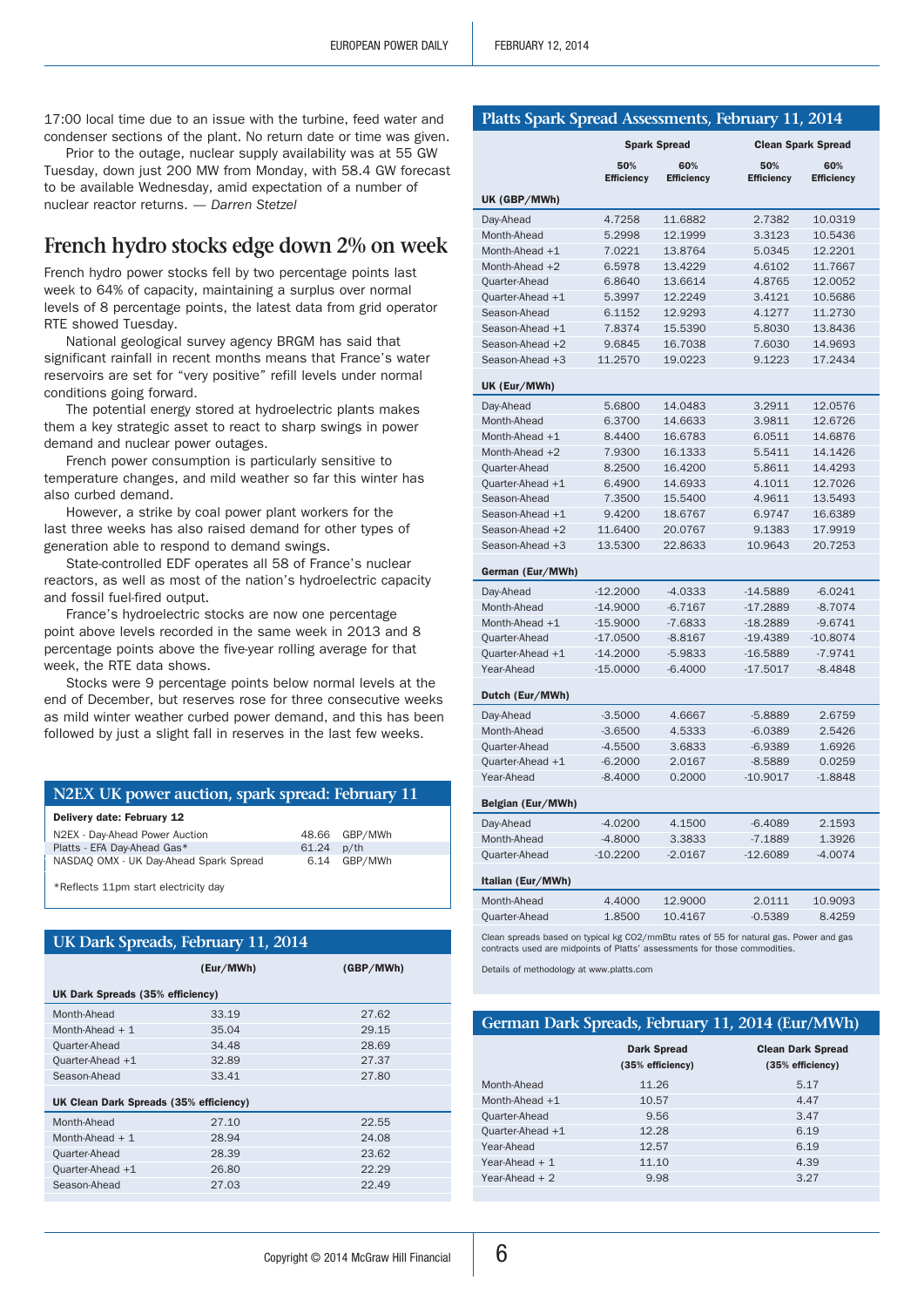France has not yet been subjected to a lengthy severe cold spell this winter, which has limited consumption over peak demand hours.

From a supply perspective, the national geological survey said 84% of France's water reservoirs were above normal levels at the start of January.

Reservoirs are generally refilling, as is typical this time of year, and heavy rainfall in December boosted supplies in several areas of France, including the Rhone valley in southeast France and the Paris basin, BRGM said.

EDF's French nuclear fleet produced 403.7 TWh of power in 2013, down by 0.3% on the year, and below its 405-410 TWh target.

French hydroelectric production rose by 18.7% in 2013 to 75.7 TWh.

Plentiful water supply in the first half of 2013 allowed dominant power generator EDF and other smaller hydro power generators to produce significantly more hydroelectric power last year and still see water stocks remain at high levels during the first three quarters. *— Robin Sayles*

## **Spain's hydro reserves climb to 72.2%**

Spain's hydroelectric reserves rose 2.8 percentage points to 72.2%, or to 16.03 TWh from 15.41 TWh, during the week-ended Sunday, according to figures released Tuesday by the country's Environment Ministry.

That compares to 48.4%, or 10.82 TWh, at the same time last year and the 10-year average of 49.0%, or 10.95 TWh.

For rivers flowing to the Atlantic, reserves were at 73.7%, or 12.10 TWh, as of Sunday, while reserves on rivers flowing to the Mediterranean were at 67.8%, or 3.94 TWh.

Hydroelectric production this year up to Sunday was 5.50 TWh, compared to 3.83 TWh for the same period of 2013, while output last week was 1,228.3 GWh, up from 862.6 GWh for the same week a year ago.

Precipitation during the past week totaled 26.6 millimeters compared to the 10-year average of 13.8 millimeters. *— Henry Cybulski*

## **Swiss-Italian reduction extended to Feb 14**

A reduction in transmission capacity on the Switzerland to Italy interconnector has been extended until Friday, according to a note published late Monday by European auction platform CASC.EU.

The initial curtailment, which started February 7 and was due to end Tuesday has been extended until midnight CET (2300 GMT) Friday, CASC.EU said, citing network security reasons.

Capacity from Switzerland to Italy will be reduced to between 90% and 94% of its full 4 GW capacity from 6 am Wednesday until midnight Friday having been already reduced to 72% of its maximum capacity between 8 am and 7 pm on Monday, and between 92% and 96% for all other hours between from midnight on February 6 and midnight Tuesday. *— Gianluca Baratti*

```
Gas
```
## **Strikes at Total Shetland gas project avoided**

The contractor and workers unions associated with Total's giant Shetland gas project in the UK have agreed on a deal which has prevented industrial action, contractor Petrofac told Platts Tuesday.

Throughout January and into February the unions Unite and

#### **Generating fuel cost comparisons, February 11, 2014**

| <b>Fuel</b>                     | /MWh   | <b>Plus</b><br>CO <sub>2</sub> | <b>Total</b><br>/MWh | in GBP                | Profit/Loss<br>in Eur | in \$    |
|---------------------------------|--------|--------------------------------|----------------------|-----------------------|-----------------------|----------|
|                                 |        |                                |                      |                       |                       |          |
| <b>UK Baseload (GBP)</b>        |        |                                |                      |                       |                       |          |
| Gas                             |        |                                |                      |                       |                       |          |
| Next month                      | 42.46  | 2.03                           | 44.49                | 2.21                  | 2.66                  | 3.62     |
| Next Q                          | 41.83  |                                | 43.86                | 3.79                  | 4.56                  | 6.21     |
| Coal                            |        |                                |                      |                       |                       |          |
| Next month                      | 20.33  | 5.36                           | 25.69                | 21.01                 | 25.25                 | 34.44    |
| Next Q                          | 20.26  |                                | 25.62                | 22.03                 | 26.48                 | 36.11    |
| <b>NW Europe Baseload (Eur)</b> |        |                                |                      |                       |                       |          |
| Gas                             |        |                                |                      | Eur                   | <b>GBP</b>            | Ś        |
| Next month                      | 45.33  | 2.20                           | 47.53                | $-13.33$              | $-11.09$              | $-18.19$ |
| Next Q                          | 45.60  |                                | 47.81                | $-15.46$              | $-12.86$              | $-21.10$ |
|                                 |        |                                |                      |                       |                       |          |
| Coal                            |        |                                |                      |                       |                       |          |
| Next month                      | 24.42  | 6.45                           | 30.86                | 3.34                  | 2.78                  | 4.56     |
| Next Q                          | 24.33  |                                | 30.77                | 1.58                  | 1.31                  | 2.15     |
| <b>NW Europe/UK Peak load</b>   |        |                                |                      |                       |                       |          |
| Fuel Oil 1%S                    |        |                                |                      | <b>NWE Eur UK GBP</b> |                       |          |
| Next month                      | 118.69 | 4.83                           | 123.52               | $-80.97$              | $-50.02$              |          |
| Next Q                          | 118.15 |                                | 122.98               | $-82.53$              | $-48.52$              |          |
| <b>Fuel Oil 3.5%S</b>           |        |                                |                      |                       |                       |          |
| Next month                      | 113.11 |                                | 117.93               | $-75.38$              | $-45.37$              |          |
| Next Q                          | 113.15 |                                | 117.98               | $-77.53$              | $-44.36$              |          |
| Gasoil 0.1%S                    |        |                                |                      |                       |                       |          |
| Next month                      | 174.93 |                                | 179.76 -137.21       |                       | $-96.81$              |          |
| Next Q                          | 173.23 |                                | 178.06 -137.61       |                       | $-94.35$              |          |

Note: Based on typical kg CO<sub>2</sub>/mmBtu rates of 101.5 for coal, 55 for natural gas, and 72.5 for oil; and on generating efficiencies of 49% for UK gas plant, 54% for western Europe gas plant, 34% for all coal plant, and 32% for all oil-fired plant. Benchmark coal and distillates are priced at ARA. Details of methodology at www.platts.com



**German clean dark spreads, 35% efficiency**

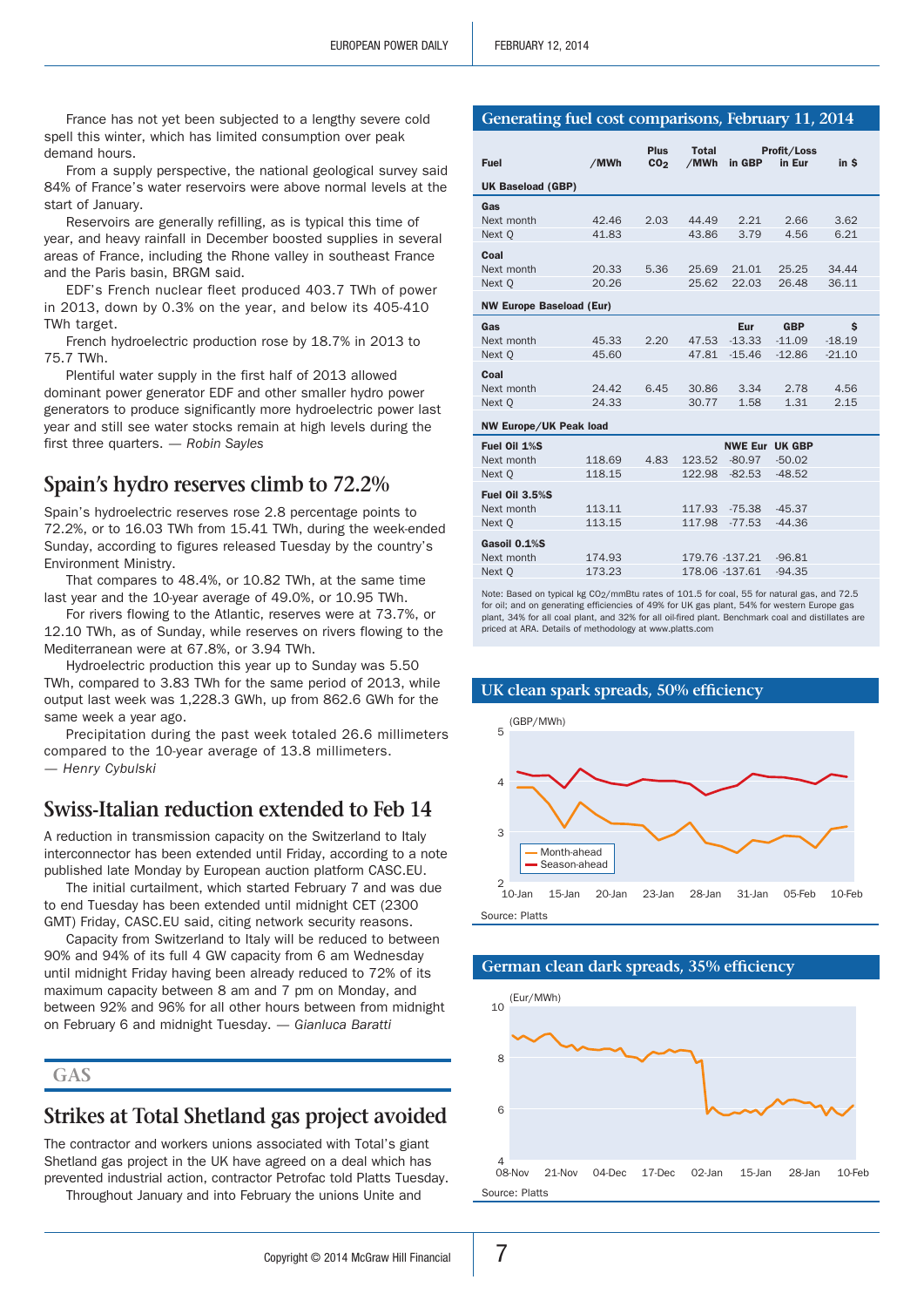GMB threatened strikes over a dispute surrounding accommodation and traveling arrangements for the workers on the project.

Strikes due to take place on the successive Fridays of January 24 and 31 and February 7 were all suspended in turn as talks continued, with a deal reached Monday, a spokesman for Petrofac said.

"Petrofac had made an offer that was accepted by the fulltime union officials and shop stewards but was then rejected by the union membership," he said.

But, informally, some of the membership indicated that they would accept the offer which led to a re-balloting, he said.

"This ballot closed [Monday] and a majority were in favour of accepting the offer so the action will not go ahead."

The Shetlands terminal at Sullom Voe will be part of Total's project to bring gas from the Laggan and Tormore fields to the UK from summer this year.

Work started on the site in early 2010 and Petrofac said in January it was 85% complete.

It is one of a number of projects that will help unlock an estimated 17% of the UK's remaining oil and gas resources, Petrofac said. *— Nathan Richardson*

#### **Market Comment**

#### **European Power Markets**

## **UK prompt firms, auction at strong premium**

UK prompt power prices firmed on the day with support from rising NBP gas prices with the day-ahead baseload auction outturning at an over GBP2 premium to OTC, market sources said.

On the OTC market liquidity remained thin with the last trade on day-ahead baseload heard at 08.04 GMT at GBP46.50/MWh, while peakload power last traded at GBP52.75/MWh at 09.35 GMT, respectively 75 pence and GBP1.25 higher on the day.

But the result of the day-ahead baseload power auction through the N2EX and APX exchanges came out much higher at GBP48.66/MWh at the 11.00 GMT.

"[T]here are plants off and returning at different times tomorrow, so [there's] some uncertainty there. With a lot of plant shifting around you could expect some volatility," a trader said.

Both OTC and auction prices are stronger on the day with NBP gas prices rising due to stronger temperature-drive residential demand.

Gas for same day delivery edged up 0.50 p/th to 61.20 p/ th and the day-ahead increased 0.40 p/th to 61.25 p/th at 11.00 GMT.

Demand for power though will remain relatively steady, peaking at 51.6 GW Wednesday at 17.00 GMT from Tuesday's 51.8 GW peak forecast for 17.30 GMT. However, over Tuesday's peak demand hours wind generation will be healthy at 4.8 GW but is forecast by National Grid to dip to around 3.7 GW Wednesday evening.

At midday Tuesday wind power generation was at 4.5 GW (or 9.9% of the total generation mix), subduing the need for more expensive gas-fired power generation to 13.5 GW compared to coal-burn of 16.3 GW midday.

Nuclear power was lower at just under 7 GW but continental power imports were strong at almost 4 GW from France (nearly 2 GW) and the Netherlands (nearly 1 GW) midday.

Buoyant pricing levels were seen across the prompt in line with NBP gas gains with baseload power for delivery in week 8

#### **Platts Continental European Indices (Eur/MWh)**

|                     | 11-Feb-14 | Change   |
|---------------------|-----------|----------|
| ContiMonth          | 39.760    | $+0.210$ |
| <b>ContiOuarter</b> | 34,600    | $+0.010$ |
| ContiCal            | 40.150    | $-0.070$ |

Deviation from Continental European Indices and Germany (Eur/MWh)

|                    | <b>ContiMonth</b>   | Germany   |
|--------------------|---------------------|-----------|
| France             | $+3.990$            | $+9.550$  |
| <b>Netherlands</b> | $+5.690$            | $+11.250$ |
| <b>Belgium</b>     | $+4.540$            | $+10.100$ |
|                    | <b>ContiQuarter</b> | Germany   |
| France             | $-0.700$            | $+1.550$  |
| <b>Netherlands</b> | $+10.250$           | $+12.500$ |
| <b>Belgium</b>     | $+4.400$            | $+6.650$  |
|                    | <b>ContiCal</b>     | Germany   |
| France             | $+2.700$            | $+6.250$  |
| <b>Netherlands</b> | $+3.050$            | $+6.600$  |
| <b>Belgium</b>     | $+2.850$            | $+6.400$  |

ContiMonth, ContiQuarter, ContiCal: The Conti-indices are monthly, quarterly and yearly base load indices of consumption-based German, French, Belgian and Dutch assessments to indicate trends in continental European forward power prices in the wholesale market.

#### **Power Price Fundamentals**

|                                   | 11-Feb-14 | Change   |  |
|-----------------------------------|-----------|----------|--|
| Brent Oil (Month-ahead - \$/bbl)  | 109,000   | $-0.170$ |  |
| Coal CIF ARA (Year-ahead - \$/mt) | 81.500    | $-0.100$ |  |
| EUA (Front December - Eur/mt)     | 6.350     | $-0.150$ |  |
| UK NBP (Year-ahead - Eur/MWh)     | 26.540    | $+0.050$ |  |
|                                   |           |          |  |

## **Forex Indicators, February 11, 2014**

|      | NOK | <b>SKr</b> | DKr SFr |                                                                                        | GBP USS Zlotv |  |
|------|-----|------------|---------|----------------------------------------------------------------------------------------|---------------|--|
| Euro |     |            |         | 8.369 8.846 7.462 1.224 0.832 1.365 4.178<br>US \$ 6.132 6.481 5.468 0.897 0.610 1.000 |               |  |

#### **Weather Summary, February 11, 2014**

Week Normal high/low temps (C) and projected deviations from normal

| <b>Celsius</b>                                      | <b>Normal</b> | 11       | 12          | 13   | 14       | 15   | 16   | 17       |  |
|-----------------------------------------------------|---------------|----------|-------------|------|----------|------|------|----------|--|
| <b>CENTRAL EUROPE</b>                               |               |          |             |      |          |      |      |          |  |
| Berlin                                              | $4/-3$        | $+3$     | $+2$        | $+2$ | $+3$     | $+3$ | $+6$ | $+4$     |  |
| Frankfurt-am-Main                                   | 5/0           | $+2$     | $+1$        | $+2$ | $+2$     | $+5$ | $+4$ | $+3$     |  |
| Prague                                              | $2/-4$        | $+4$     | $+3$        | $+3$ | $+4$     | $+3$ | $+6$ | $+5$     |  |
| Vienna                                              | $4/-3$        | $+5$     | $+4$        | $+2$ | $+3$     | $+3$ | $+4$ | $+6$     |  |
| Warsaw                                              | $1/-4$        | $+3$     | $+3$        | $+2$ | $+3$     | $+2$ | $+5$ | $+5$     |  |
| <b>NORTHWEST EUROPE</b>                             |               |          |             |      |          |      |      |          |  |
| Amsterdam                                           | 6/0           | $+3$     | $+2$        | $+2$ | $+2$     | $+4$ | $+3$ | $+3$     |  |
| <b>Brussels</b>                                     | 6/0           | $+3$     | $+1$        | $+2$ | $+2$     | $+6$ | $+3$ | $+3$     |  |
| London                                              | 8/3           | $-1$     | $-1$        | $-1$ | $\Omega$ | $+2$ | $+1$ | $+2$     |  |
| Paris                                               | 8/2           | $+1$     | $\Omega$    | $+3$ | $+1$     | $+4$ | $+3$ | $+2$     |  |
| <b>SCANDINAVIA</b>                                  |               |          |             |      |          |      |      |          |  |
| Copenhagen                                          | $3/-2$        | $+1$     | $+2$        | $+1$ | $+1$     | $+2$ | $+2$ | $+2$     |  |
| Helsinki                                            | $-2/-7$       | $\Omega$ | $\mathbf 0$ | $+1$ | $+1$     | $-2$ | $-1$ | $\Omega$ |  |
| Oslo                                                | $-2/-9$       | $+6$     | $+5$        | $+6$ | $+3$     | $+1$ | $+7$ | $+6$     |  |
| Stockholm                                           | $0/-4$        | $+2$     | $+3$        | $+4$ | $+3$     | $+2$ | $+4$ | $+3$     |  |
| <b>SOUTHERN EUROPE</b>                              |               |          |             |      |          |      |      |          |  |
| Lisbon                                              | 16/9          | 0        | $-1$        | $+2$ | $+1$     | $-2$ | -3   | $-3$     |  |
| Madrid                                              | 13/1          | -3       | -3          | $+6$ | $+5$     | $+3$ | 0    | $-1$     |  |
| Milan                                               | $9/-1$        | $+2$     | $+4$        | $+2$ | $+3$     | $+1$ | $+2$ | $+2$     |  |
| Source:CustomWeather, 11Feb14/06:57 AM EST/1157 GMT |               |          |             |      |          |      |      |          |  |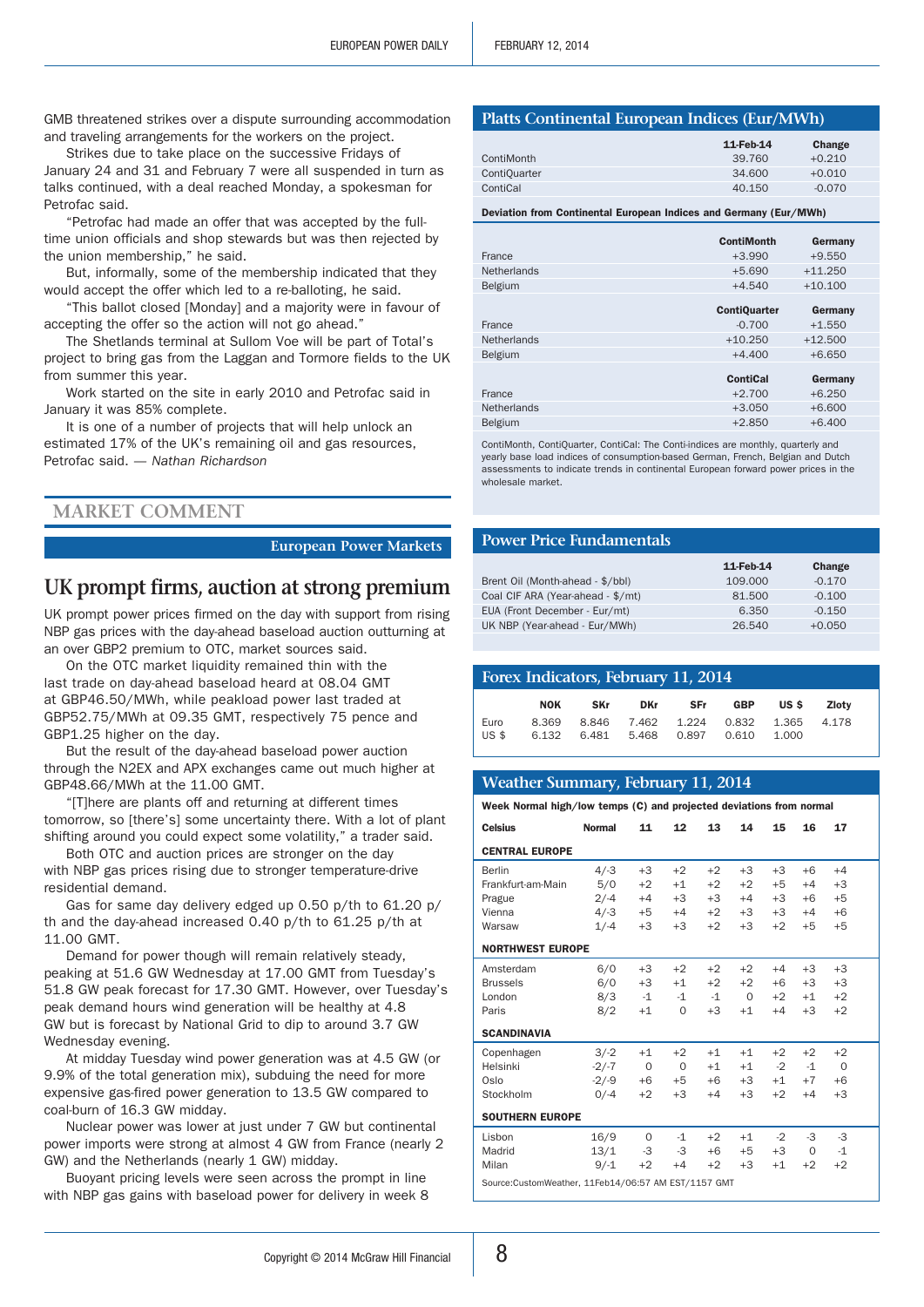closing 70 pence firmer at GBP46.80/MWh.

Further out along the forward curve prices were steady with far curve contracts finding greater support from stronger NBP gas gains.

The Summer 14 baseload contract remained flat at GBP47/ MWh while the Winter 14 base contract moved just 5 pence higher to GBP54.05/MWh. However, the Winter 15 base contract gained 40 pence on the day to GBP57.85/MWh in line with gains of 0.45 p/th to 68.25 p/th.

## **French prompt higher ahead of demand rise**

French prompt power prices edged higher Tuesday ahead of a slight increase in demand but were expected to recede as the week progresses amid rising wind generation in Germany and no major limitations to domestic supply, market sources said.

Baseload power for delivery Wednesday closed 50 euro cent higher on the day at Eur46.50/MWh Tuesday, while the peakload contract was 50 euro cent higher at Eur53.25/MWh.

Epex Spot settled the day-ahead contracts around Eur1.40 above the OTC market at Eur47.85/MWh in base, but in line at Eur53.27/MWh in peak.

In the Netherlands, Platts closed day-ahead baseload Eur1 lower on the day at Eur45.50/MWh, and peakload had also fallen Eur1 to Eur52.50/MWh. APX settled Wednesday base at Eur47.85/MWh and peakload at Eur53.27/MWh, in convergence with France

The latest RTE data showed that maximum demand in France was at 75 GW Tuesday and forecast to rise to 78.7 GW Wednesday, before falling back to 77.9 GW Thursday and 73.3 GW Friday.

CustomWeather data showed temperatures in Paris would drop 1 degree Celsius to the seasonal norm of 2-8 C Wednesday before rising 3 C Thursday, while those in Amsterdam are expected to remain 2-3 C above the 0-6 C average for this time of year.

Although there was an uptick in prices Tuesday, traders said German wind levels increasing through to the weekend have weighed on the market for the rest of the week.

German wind power generation was pegged around 1 GW lower than current levels in average peakload hours at 8.7 GW Wednesday, according to market sources, but is forecast to rise to 13.6 GW Thursday, and as high as 17 GW at the weekend.

**Platts UK Assessments (GTMA, GBP/MWh)**

| <b>February 11, 2014</b>        |                 |                 | <b>Euro Equivalents</b> |                 |
|---------------------------------|-----------------|-----------------|-------------------------|-----------------|
|                                 | <b>Baseload</b> | Peak            | <b>Baseload</b>         | Peak            |
| Day-ahead                       | $46.25 - 46.75$ | $52.55 - 52.95$ | $55.59 - 56.19$         | $63.16 - 63.64$ |
| Weekend                         | 44.50 - 45.50   |                 | 53.49 - 54.69           |                 |
| <b>Week Ahead</b>               | 46.30 - 47.30   | $52.20 - 53.20$ | 55.65 - 56.85           | 62.74 - 63.94   |
| Week Ahead+1                    | $46.30 - 47.30$ | $52.25 - 54.25$ | $55.65 - 56.85$         | $62.80 - 65.20$ |
| Mar                             | $46.20 - 47.20$ | $52.25 - 53.25$ | 55.53 - 56.73           | $62.80 - 64.00$ |
| Apr                             | 47.65 - 48.65   | $53.95 - 54.95$ | 57.27 - 58.47           | 64.84 - 66.05   |
| May                             | $47.05 - 48.05$ | $53.55 - 54.55$ | $56.55 - 57.75$         | $64.36 - 65.56$ |
| 02 14                           | $47.15 - 48.15$ | $53.30 - 54.30$ | 56.67 - 57.87           | $64.06 - 65.26$ |
| 03 14                           | 45.85 - 46.85   | $52.00 - 53.00$ | $55.11 - 56.31$         | $62.50 - 63.70$ |
| Summer 2014                     | $46.50 - 47.50$ | $52.65 - 53.65$ | 55.89 - 57.09           | $63.28 - 64.48$ |
| Winter 2014/15                  | $53.55 - 54.55$ | $61.90 - 62.90$ | $64.36 - 65.56$         | 74.40 - 75.60   |
| Summer 2015                     | $51.30 - 52.30$ | 57.30 - 58.30   | $61.66 - 62.86$         | 68.87 - 70.07   |
| Winter 2015/16                  | $57.35 - 58.35$ | $67.65 - 68.65$ | 68.93 - 70.13           | 81.31 - 82.51   |
| Summer 2016                     | $50.75 - 51.75$ | 56.90 - 57.90   | $61.00 - 62.20$         | 68.39 - 69.59   |
| April 2014 Annual 50.03 - 51.03 |                 | 57.28 - 58.28   | $60.13 - 61.33$         | 68.85 - 70.05   |

Baseload=2300-2300, Peak=0700-1900

Daily indices

|           | GBP/MWh | Eur/MWh | Change D-1<br>(GBP/MWh) |
|-----------|---------|---------|-------------------------|
| Day-ahead | 46.50   | 55.89   | $+0.75$                 |
| Weekend   | 45.00   | 54.09   | $+0.25$                 |
| Mar       | 46.70   | 56.13   | $+0.10$                 |

Index definitions are published in the Platts methodology guide available on the Platts website.

#### **UK power consultation**

Platts is proposing to refocus its UK annual power assessments to reflect changing trading patterns in the electricity market as forward delivery periods migrate to the Gregorian calendar.

Effective March 31, 2014, Platts proposes to launch daily baseload and peakload assessments of year-ahead calendar power for delivery January 1-December 31, assessed as a midpoint only.

Platts also proposes to discontinue its April annual baseload and peakload assessments — which cover the forward period from April to March — when the April 2014 annual contract expires on March 28, 2014.

Please send comments and questions to power@platts.com with a copy to pricegroup@platts.com by February 21.

#### **PLATTS** McGRAW HILL FINANCIAL

## EUROPEAN POWER DAILY

#### Power Editors

Anna Crowley, Andreas Franke, Petra Witowski, Jillian Ambrose, Darren Stetzel, Beatrice Bedeschi Emissions Editor Frank Watson

London Editoria power@platts.com Global Editorial Director, Power Sarah Cottle

Vice President, Editorial Dan Tanz

Platts President Larry Neal

Manager, Advertisement Sales Kacey Comstock

*European Power Daily* is published daily Monday-Friday except for UK public holidays, by Platts, a division of McGraw Hill Financial, registered office: 20 Canada Square, Canary Wharf, England, E14 5LH.

Officers of the Corporation: Harold McGraw III, Chairman; Doug Peterson, President and Chief Executive Officer; Kenneth Vittor, Executive Vice President and General Counsel; Jack F. Callahan, Jr., Executive Vice President and Chief Financial Officer; Elizabeth O'Melia, Senior Vice President, Treasury Operations.

Prices, indexes, assessments and other price information published herein are based on material collected from actual market participants. Platts makes no warranties, express or implied, as to the accuracy, adequacy or completeness of the data and other information set forth in this publication ('data') or as to the merchantability or<br>fitness for a particular use of the data. Platts assumes no liability in connection with any party's use of Corporate policy prohibits editorial personnel from holding any financial interest in companies they cover and from disclosing information prior to the publication date of an issue.

Copyright © 2014 by Platts, McGraw Hill Financial

Permission is granted for those registered with the Copyright Clearance Center (CCC) to photocopy m for internal reference or personal use only, provided that appropriate payment is made to the CCC, 222 Rosewood Drive, Danvers, MA 01923, phone (978) 750-8400. Reproduction in any other form, or for any other purpose, is forbidden without express permission of McGraw Hill Financial. For article reprints contact: The YGS Group, phone +1-717-505-9701 x105. Text-only archives available on Dialog File 624, Data Star, Factiva, LexisNexis, and Westlaw.

Platts is a trademark of McGraw Hill Financial

## Volume 16 / Issue 30 / February 12, 2014

ISSN: 1556-3243

#### To reach Platts

E-mail:support@platts.com North America Tel:800-PLATTS-8

Latin America Tel:+54-11-4121-4810

Europe & Middle East

Tel:+44-20-7176-6111 Asia Pacific Tel:+65-6530-6430

Advertising

Tel : +1-720-264-6631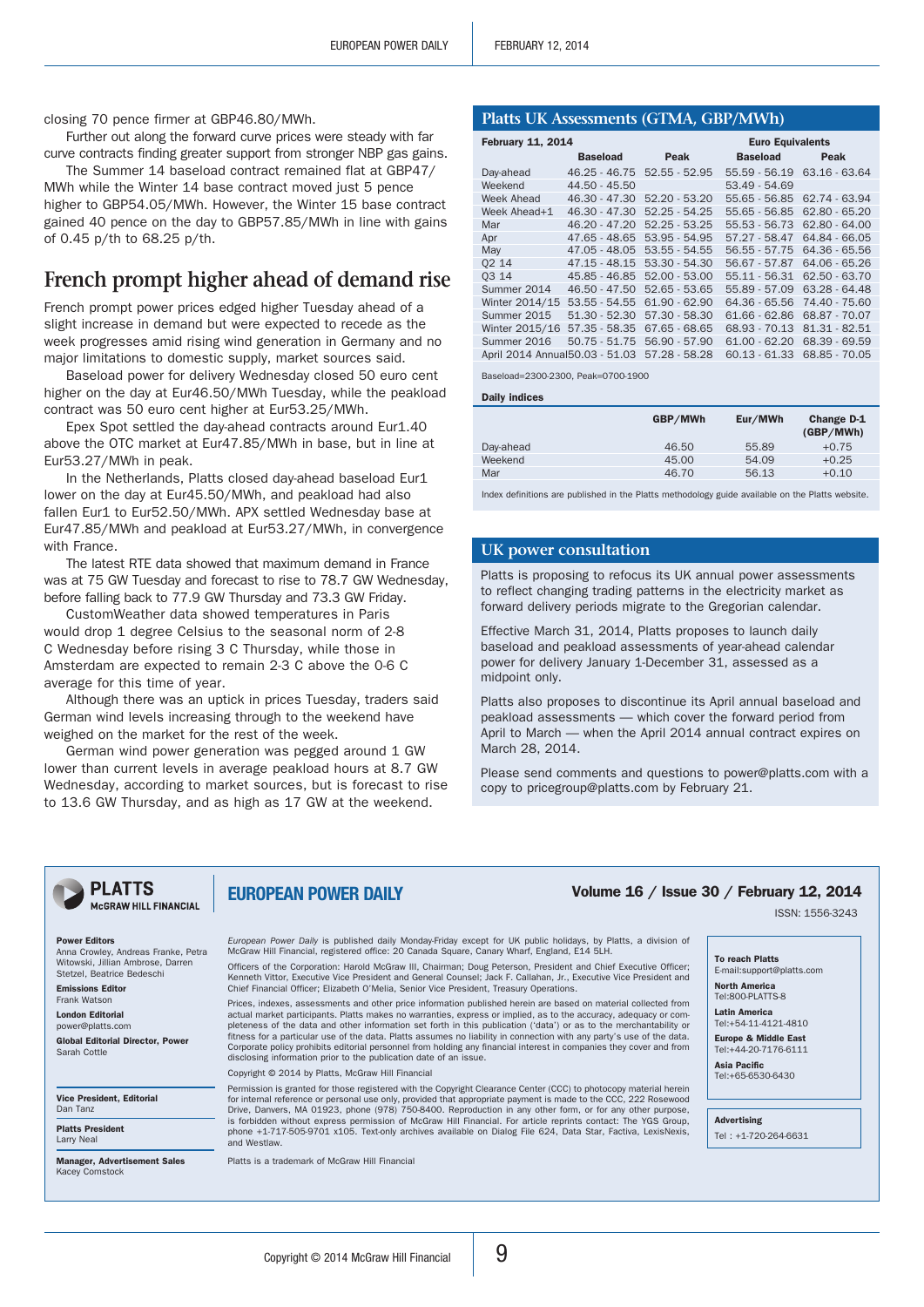Domestically, RTE data showed that EDF cut capacity at its 1.3 GW Paluel 4 nuclear reactor to 600 MW at 17:00 local time due to an issue with the turbine, feed water and condenser sections of the plant. No return date or time was given.

Prior to the outage, nuclear supply availability was at 55 GW Tuesday, down just 200 MW from Monday, with 58.4 GW forecast to be available Wednesday, amid expectation of a number of nuclear reactor returns.

Meanwhile, French hydro stocks fell 2% last week to 64% of capacity, maintaining a surplus over normal levels of 8%, with significant rainfall in recent months meaning reservoirs are set for "very positive" refill levels under normal conditions going forward.

Further forward, baseload power for March delivery rose by 45 euro cent to Eur43.75/MWh, with the Q2'14 baseload price was unchanged at Eur33.90/MWh Tuesday.

On the far end of the curve, core contract German Cal 15 baseload fell 15 euro cent on the day to finish at Eur36.60/ MWh Tuesday, while the French contract fell 5 euro cent to Eur42.85/MWh.

## **German prompt steady ahead of strong winds**

German baseload power for Wednesday delivery was flat Tuesday with stable supply margins ahead of a surge in wind power generation through to the end of the week and into the weekend, triggering a flurry of downward trading for the days ahead, market sources said.

Baseload power for Wednesday delivery was last heard OTC just 30 euro cent higher on the day at Eur36.80/MWh by 11:00 London time, with peakload Eur1.75 higher on the day at Eur43/MWh.

Epex Spot settled the German Wednesday contracts around Eur2 lower than the OTC market in baseload at Eur34.32/MWh, and Eur5 below in peakload at Eur37.97/MWh.

"German wind is pulling everything down," one trader said. "The spot is much lower today. It is all about the weather

dominating the market," another trader said. Platts saw some deals done on Thursday baseload around

Eur2.40 lower than current levels at Eur34/MWh as the wind gains strength.

Wind power generation was pegged around 1 GW lower than current levels in average peakload hours at 8.7 GW Wednesday, according to market sources, but is forecast to rise to 13.6 GW Thursday, and as high as 17 GW at the weekend.

Nuclear availability is expected to remain around its full 12.1 GW capacity Wednesday, with lignite plant at 18.7 GW, alongside gas-fired generation at 8.7 GW, and coal plant availability at 14.6 GW, EEX transparency data shows.

The latest CustomWeather data showed that temperatures across many major German cities were forecast at around at 1-4 degrees Celsius above seasonal norms Wednesday, reaching as much as 6 C above normal by the end of the week.

Further forward, Platts assessed March baseload 10 euro cent lower on the day at Eur34.20/MWh, with Q2'14 down just 5 euro cent to Eur32.35/MWh.

On the far end of the curve, Cal 14 baseload closed 15 euro cent lower on the day at Eur36.60/MWh on a retreating emissions market, which had been dominated by the bulls in past sessions.

EUA emissions allowances were down 16 euro cent on the day at Eur6.33/mt for the Dec 14 contract by close, while yearahead coal into Europe was also down \$0.10 to \$81.50/mt.

## **Hungary trades at discount to Germany**

Day-ahead power prices in Hungary were trading below Germany Tuesday as weakened fundamentals continued to boost supply margins across the Central and Eastern European region, ensuring spreads further out on the near curve remained tight.

Baseload power for Wednesday delivery was last heard trading OTC at Eur36.50/MWh, down 75 euro cent on the day and 30 euro cent below Germany, which closed at Eur36.80/MWh.

Day-ahead power prices in the Czech market closed even lower with Wednesday base at Eur36.25/MWh before Platts' 11am close, down 45 euro cent on the day, while the peakload contract changed hands 90 euro cent higher at Eur42.50/MWh.

Prices on the HUPX, OTE and OKTE power exchanges aligned Tuesday with day-ahead base at Eur36.54/MWh and peak Eur42.48/MWh.

Prompt power prices across the region have been bearish this year as above-seasonal temperatures continue to dampen winter demand amid healthy hydro levels in the Balkans, with Hungary yet again a net exporter to Serbia this week, data from the grid operator showed.

Although flows on the Austrian border into Hungary would be reduced to 235 MW between the hours 7-15 Wednesday, imports would rise back up to 385 MW during peak evening demand, keeping capacity prices below Eur1.50, according to data from the CAO.

Temperatures in Budapest were pegged up to 5 degrees Celsius above seasonal norms this week, data from CustomWeather showed, rising up to 6 C above the average in week 8. Although the week-ahead baseload contract saw little change on the day, closing at Eur38.75/MWh, the location spread with Germany narrowed sharply from Eur8 last week to just Eur1.75 Tuesday, Platts data showed.

Further forward, March base traded flat at Eur37.45/MWh, maintaining a Eur3.25 spread with Germany, while Cal 15 base also moved sideways at Eur43.40/MWh.

Meanwhile temperatures in Prague would also rise from 3 C above the norm Wednesday to 6 C above the average by Monday, CustomWeather said. Rising wind power generation in Germany was likely to pull prompt power prices lower, sources said.

Further forward, Czech March base gained 25 euro cent on the day to Eur33.75/MWh while the year-ahead contract softened 10 euro cent to Eur35.65/MWh.

## **Polish prompt rises on tightened supply**

Polish day-ahead power prices edged higher Tuesday as weakened wind output and exports during peak evening demand tightened supply, sources said, while the bullish prompt also lifted prices further out on the curve.

POLPX settled day-ahead base at Zloty 177.17/MWh, up Zloty 5.96 or 3.5% on the day, while the peakload contract cleared nearly 7 Zloty or 3.4% higher at Zloty 201.83/MWh.

Market sources said the high prices were an "anomaly" as mild weather continues to subdue demand.

"Prices should fall as temperatures are stable and we will have more wind," said a trader. "Germany is also expected to have more wind through to Sunday, and that is likely to influence the Polish market".

While Polish wind power generation has been forecast to climb up 2 GW by Sunday, comprising 75% of total installed wind capacity, forecasts for Wednesday were revised downwards with the national grid operator expecting less than 500 MW during peakload hours.

In addition, exports have been limited to peak morning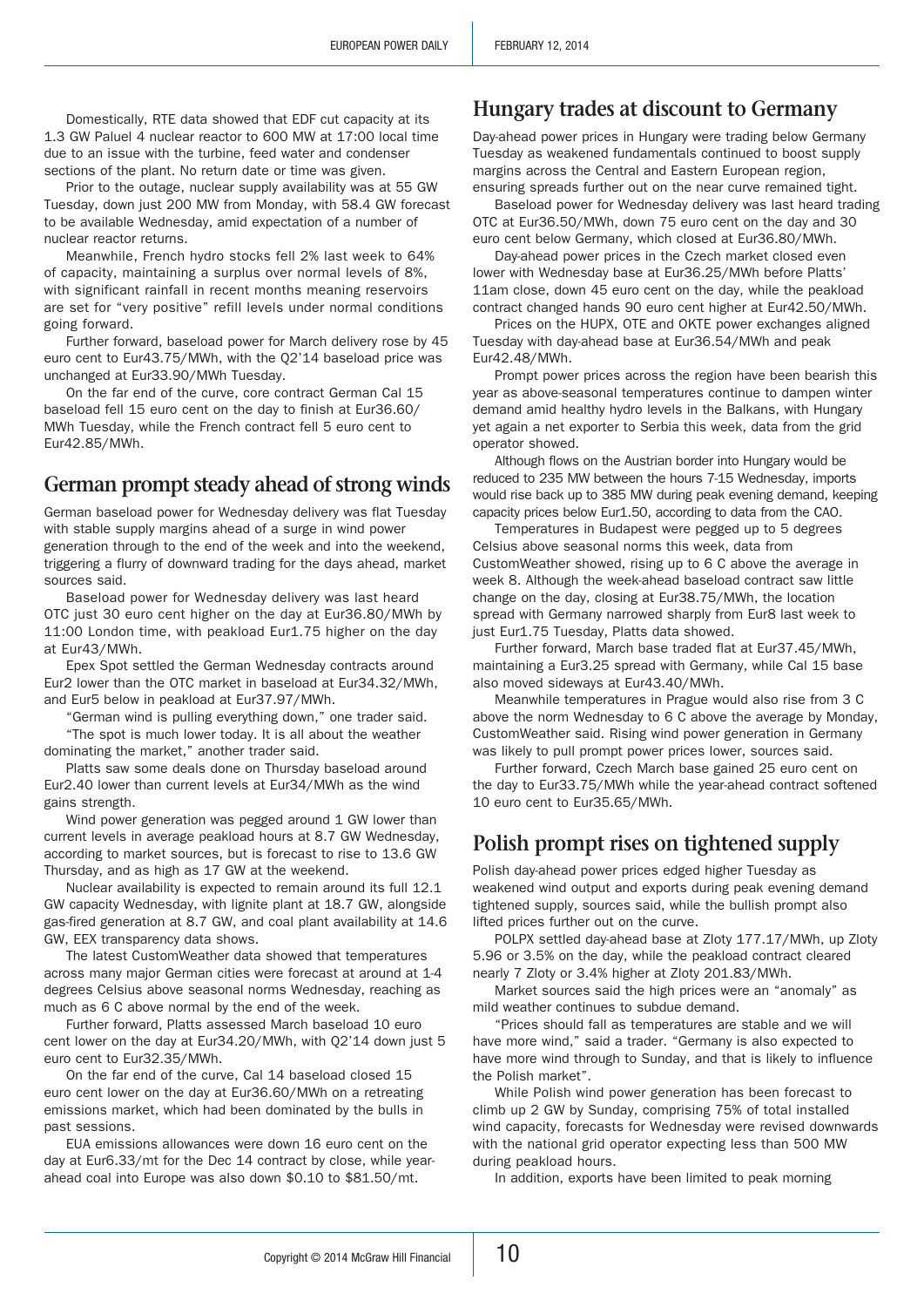hours and hour 19, which has been pegged as peak demand at 23.8 GW, data from the grid operator showed, narrowing supply margins to less than 1 GW.

Temperatures were forecast 2-3 degrees Celsius above seasonal norms this week, CustomWeather data showed, before rising up to 5 C above the average at the start of week 8. Despite the warmer weather, baseload power for next-week delivery was valued Zloty 1.25 higher at Zloty 163.25/MWh.

Contracts on the curve also posted strong gains Tuesday triggered by the bullish prompt, sources said.

"Even though the weather is warm, the spot is still high," said a trader, adding that the bullish sentiment in Poland has "no correlation with the German market". In Poland, March base gained nearly 2 Zloty on the day to close at Zloty 155/MWh or Eur37.10/MWh, nearly 3 euros above its German counterpart which softened to Eur34.20/MWh Tuesday. The Polish frontmonth contract has been trading at a premium to Germany since the start of February, Platts data show.

Further forward, Cal 15 base also climbed Zloty 1.25 higher to close at a 13-month high of Zloty 165/MWh.

## **Spanish prompt rebounds above €20/MWh**

Spanish prompt power prices rebounded above Eur20/MWh in the day-ahead market Tuesday as wind generation continued to subside from last week's highs, but sentiment softened on the far prompt and near curve as prices retreated from the gains posted Monday.

Wednesday baseload was last heard trading at Eur23/MWh in the OTC market, moving Eur8.50 higher on the day and around Eur3.50 above the Tuesday-delivered pool price. The pool for Wednesday outturned below OTC expectations and was only marginally higher than the Tuesday settlement, clearing on OMIE at Eur20.22/MWh.

Wind generation was forecast below 8 GW during Wednesday morning hours, rising to 10-12 GW during the afternoon and evening peaks, according to Red Electrica. Grid operator data showed Tuesday wind output peaking at 12.3 GW as of 13:00 local time.

Further forward, week-ahead and the monthly contracts traded lower to outstrip most of the gains seen in the previous session, although March and April held above Eur30/MWh and at a premium to Friday closing values. Week-ahead baseload was assessed Eur3 down day-on-day at Eur33/MWh at the close with March and April at Eur31.75/MWh and Eur31.65/MWh, respectively, marking on-day losses of Eur2.05 and Eur1.25.

At the far end, volumes picked up for the front-year which was heard trading in a Eur48.65/MWh-Eur48.90/MWh range. Cal 15 was assessed at Eur48.75/MWh by close, down 25 euro cent from Monday.

## **Curve falls as fundamentals remain bearish**

Italian power prices continued to fall across the curve on Tuesday, in line with gas prices on the PSV hub and on the back of ongoing bearish fundamentals in the markets.

The front-month March contract fell by 20 euro cent to close at Eur55.40/MWh.

The Q2 14 and Q3 14 edged 40 and 5 euro cent lower to be assessed at Eur53.25/MWh and Eur60.35/MWh, while the Cal 15 was pegged at eur56.75/MWh, down by 15 euro cent on the day.

Similarly, the day-ahead and March contracts on the Italian PSV gas hub fell by 20 and 25 euro cent on the day and were valued at Eur25.35/MWh and Eur25.50/MWh at the 16.30 GMT market close.

The PUN - single national day-ahead purchasing price - settled at Eur54.93/MWh, with minimum and maximum hourly prices of Eur31/MWh and Eur80.26/MWh respectively.

Zonal selling prices cleared at Eur54.56/MWh in the north, Eur49.98/MWh in the centre-north, Eur49.95/MWh in the centresouth, south and Sardinia and Eur86.37/MWh in Sicily.

Temperatures in Italy continued to be warm for the time of year, with 3/13 degrees Celsius expected in Milan on Wednesday and 7/15 C in Rome, according to the weather forecaster service of the Italian newswire ANSA.

Power demand on Wednesday was forecast at 45.1 GW for hour 19, according to data from exchange manager GME.

**EUA Market**

## **EUAs fall on signs of profit-taking**

EU Allowances fell Tuesday, on apparent profit-taking after prices hit a 13-month high the previous week.

December 2014 EUAs were trading at around Eur6.50 in early deals, unchanged from the previous close.

Prices held steady in the first half of the morning, ahead of the day's primary auction.

The EU on Tuesday sold 4.0185 million spot EUAs at Eur6.30/mt, down from the year's high auction price of Eur6.45/ mt on Friday.

Secondary market prices began to slip lower from midmorning, and the bearish momentum gathered pace in the early afternoon, sending prices as low as Eur6.23.

The lower prices were suggestive of profit-taking, after prices rallied to a 13-month high of Eur6.53 at the close on February 6, as the EU parliament cleared a fast-track scrutiny process for the European Commission's backloading proposal.

The measure is expected to start before the end of March, allowing the EC to withhold 400 million EUAs from this year's auctioning schedule.

The market may have paused to consolidate the earlier gains, amid recent analyst warnings that current levels represent a selling opportunity.

The underlying energy markets were mixed on Tuesday.

UK natural gas for summer delivery was quoted up 0.40 p/ th at 60.30 p/th around midday, while German Cal 15 baseload power prices were quoted down 15 euro cents at Eur36.60/MWh in late trades.

Carbon prices shifted up a few cents off the intra-day low in late deals, but still closed well into negative territory on the day.

December 2014 EUAs were quoted at Eur6.35 at the close Tuesday, down 15 euro cents or 2.31% from the previous close.

December 2014 CERs were quoted at Eur0.38, down 1 euro cent on the day.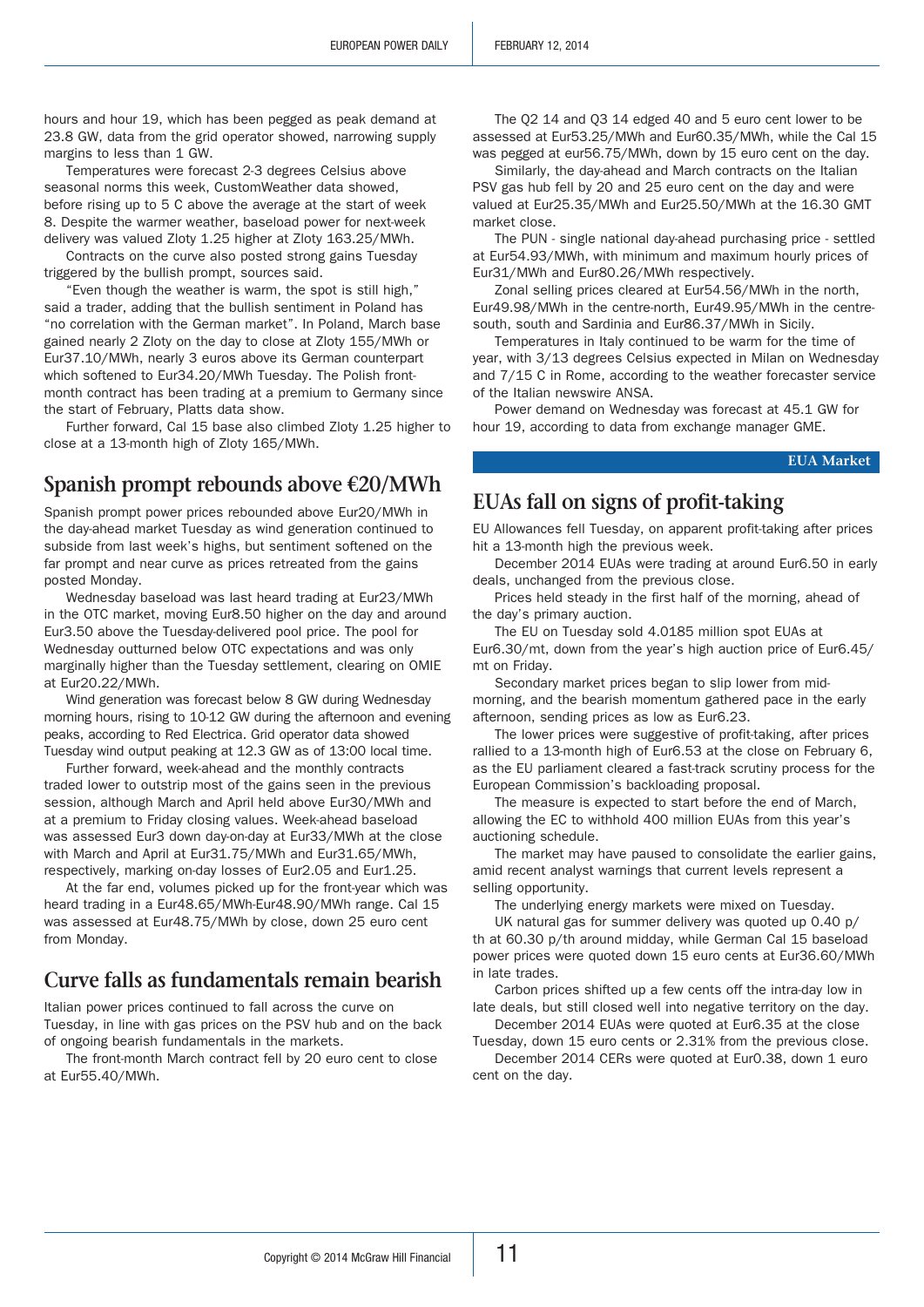## **Carbon emissions summary**

| Platts EUA assessments, February 11, 2014 (Eur/mt) |                   |                 |          |  |  |  |
|----------------------------------------------------|-------------------|-----------------|----------|--|--|--|
| <b>Delivery</b>                                    | <b>Assessment</b> | <b>Midpoint</b> | Change   |  |  |  |
| Phase 3                                            |                   |                 |          |  |  |  |
| <b>EUA 2014 Dec</b>                                | 6.330-6.370       | 6.350           | $-0.150$ |  |  |  |
| <b>EUA 2015 Dec</b>                                | 6.630-6.670       | 6.650           | $-0.140$ |  |  |  |
| <b>EUA 2016 Dec</b>                                | 6.970-7.010       | 6.990           | $-0.150$ |  |  |  |
| <b>Monthly Rolling Average</b>                     |                   |                 |          |  |  |  |
| <b>EUA 2014 Dec</b>                                | $Feb-14$          | 6.271           | 0.013    |  |  |  |

Forward market daily assessments: The low end of the range reflects prices for larger parcels, while the upper end reflects prices for smaller parcels. The typical size range is 5,000 to 50,000 mt. Monthly Rolling Average: This is a mathematical average of assessments for the most actively traded contract each month, usually the next December contract.

| Platts CER assessments, February 11, 2014 (Eur/mt) |                   |                 |          |  |  |
|----------------------------------------------------|-------------------|-----------------|----------|--|--|
| <b>Delivery</b>                                    | <b>Assessment</b> | <b>Midpoint</b> | Change   |  |  |
| <b>CER 2014 Dec</b>                                | $0.360 - 0.400$   | 0.380           | $-0.010$ |  |  |
| CER 2015 Dec                                       | $0.500 - 0.540$   | 0.520           | 0.000    |  |  |
| <b>CER 2016 Dec</b>                                | 0.530-0.570       | 0.550           | 0.000    |  |  |
| <b>Monthly Rolling Average</b>                     |                   |                 |          |  |  |
| <b>CER 2014 Dec</b>                                | $Feb-14$          | 0.413           | $-0.005$ |  |  |

| Platts EUA/CER spread, February 11, 2014 (Eur/mt) |               |          |  |  |
|---------------------------------------------------|---------------|----------|--|--|
| <b>Delivery</b>                                   | <b>Spread</b> | Change   |  |  |
| 2014 Dec                                          | 5.970         | $-0.140$ |  |  |
|                                                   |               |          |  |  |



#### **EU CO2 volume and price**



Source: Platts (Volume = exchanges only: ICE, EEX, Nord Pool)

#### **ECX/ICE Emissions data, February 11, 2014**

| <b>Settlement</b>   | Price (Eur/mt) | Volume (mt) |
|---------------------|----------------|-------------|
| EUA spot            | <b>NA</b>      | <b>NA</b>   |
| <b>EUA Dec 2014</b> | 6.33           | 20,838,000  |
| <b>EUA Dec 2015</b> | 6.62           | 2,637,000   |
| <b>EUA Dec 2016</b> | 6.96           | 1,296,000   |
| CER spot            | <b>NA</b>      | <b>NA</b>   |
| CFR Dec 2014        | 0.38           | 115.000     |
| <b>CER Dec 2015</b> | 0.53           | 280,000     |
| CFR Dec 2016        | 0.55           | O           |
|                     |                |             |

| EEX Emissions data, February 11, 2014                       |                |             |  |  |  |
|-------------------------------------------------------------|----------------|-------------|--|--|--|
| <b>Settlement</b>                                           | Price (Eur/mt) | Volume (mt) |  |  |  |
| EUA spot                                                    | 6.23           | 50,000      |  |  |  |
| <b>European Carbon Futures (Mid December)</b>               |                |             |  |  |  |
| EUA 2014                                                    | 6.34           | 100,000     |  |  |  |
| FUA 2015                                                    | 6.64           | Ω           |  |  |  |
| <b>FUA 2016</b>                                             | 6.99           | Ω           |  |  |  |
| <b>Certified Emission Reductions Futures (Mid December)</b> |                |             |  |  |  |
| CER 2014                                                    | 0.39           | Ω           |  |  |  |

| Nordpool Emissions data, February 11, 2014 |                |             |  |  |
|--------------------------------------------|----------------|-------------|--|--|
| <b>Settlement</b>                          | Price (Eur/mt) | Volume (mt) |  |  |
| EUA spot                                   | <b>NA</b>      | <b>NA</b>   |  |  |
| <b>EUA 2014</b>                            | 6.29           | $\Omega$    |  |  |
| EUA 2015                                   | NA.            | <b>NA</b>   |  |  |
| EUA 2016                                   | NA.            | <b>NA</b>   |  |  |
| CER spot                                   | <b>NA</b>      | <b>NA</b>   |  |  |
| CER 2014                                   | <b>NA</b>      | <b>NA</b>   |  |  |

#### **EUA/CER 2014 spread (Eur/mt)**



Source: Platts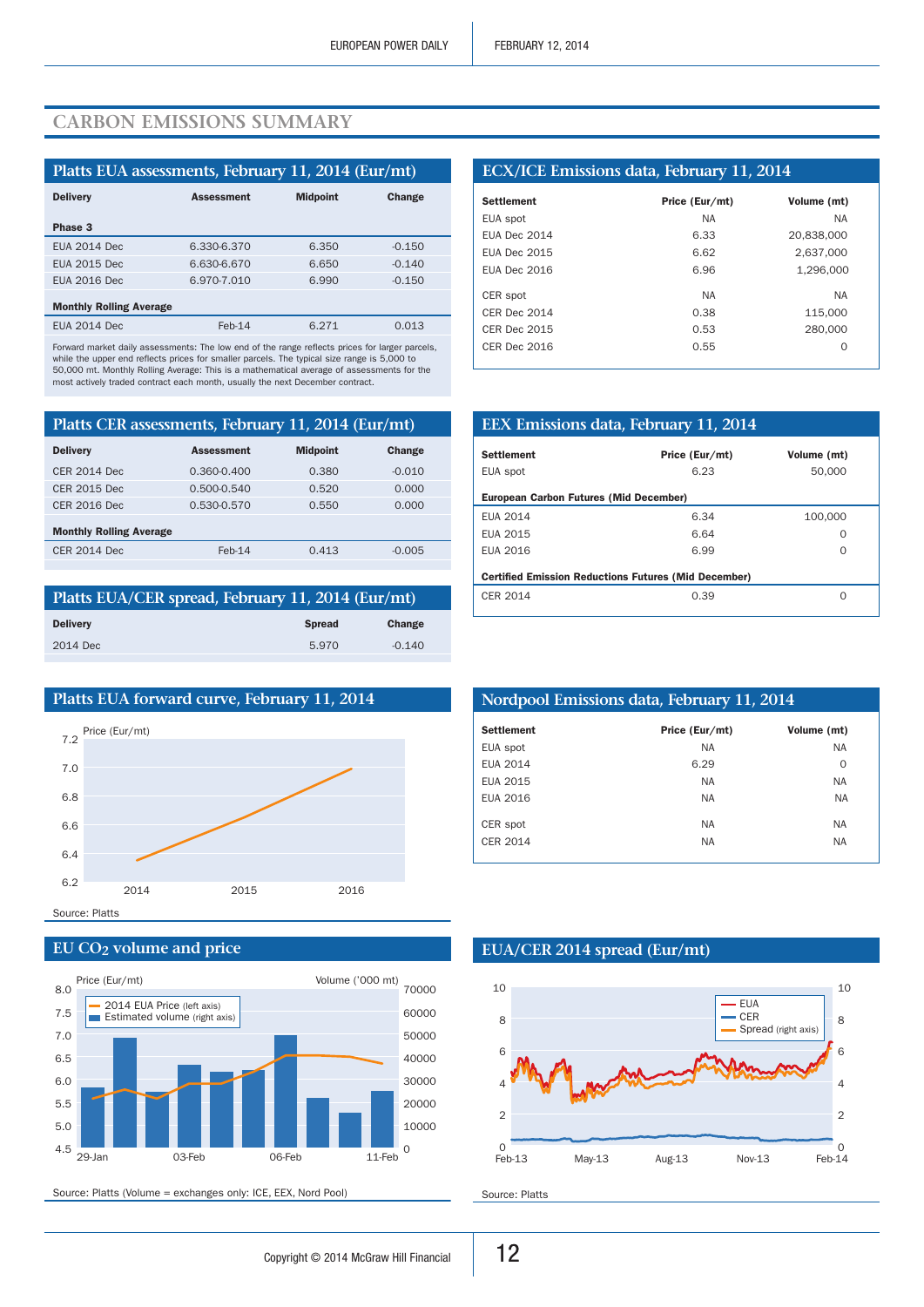## **Exchange summary**

## **EPEX France Spot Auction Day-Ahead (Eur/MWh)**

|                      |           | 12-Feb-14 Change on day (%) | 12-Feb-13 |
|----------------------|-----------|-----------------------------|-----------|
| Minimum Hourly Price | 28.43     | 1.35                        | 41.46     |
| Maximum Hourly Price | 68.42     | 1.38                        | 79.08     |
| Average Base Price   | 47.85     | 6.02                        | 59.39     |
| Average Peak Price   | 53.27     | 3.29                        | 63.20     |
| Total Volume (MWh)   | 165.353.0 | $-1.30$                     | 212.672.0 |

#### **EPEX Germany/Austria spot Auction (Eur/MWh)**

|                                         |           | 12-Feb-14 Change on day (%) | 12-Feb-13 |
|-----------------------------------------|-----------|-----------------------------|-----------|
| Phelix base                             | 34.32     | $-10.86$                    | 49.46     |
| Phelix peak                             | 37.97     | $-15.26$                    | 56.75     |
| Total Volume (MWh)                      | 850.993.9 | $-0.78$                     | 668,486.5 |
| Base = $0000-2400$ , Peak = $0800-2000$ |           |                             |           |

Source: EEX

| <b>Austria EXAA Power Exchange (Eur/MWh)</b> |           |                   |           |  |  |  |  |
|----------------------------------------------|-----------|-------------------|-----------|--|--|--|--|
|                                              | 12-Feb-14 | Change on day (%) | 12-Feb-13 |  |  |  |  |
| Minimum Hourly Price                         | 24.80     | $-4.62$           | 32.20     |  |  |  |  |
| Maximum Hourly Price                         | 54.15     | 5.72              | 70.01     |  |  |  |  |
| Baseload                                     | 36.30     | $-1.89$           | 48.25     |  |  |  |  |
| Peakload                                     | 42.25     | 2.18              | 55.80     |  |  |  |  |
| Total Volume (MWh)                           | 20.225.7  | $-3.00$           | 21.959.3  |  |  |  |  |

## **EEX French Power Futures (Eur/MWh)**

| <b>February 11, 2014</b> |               | <b>Base</b> |          |               | Peak          |               |
|--------------------------|---------------|-------------|----------|---------------|---------------|---------------|
| Month                    | <b>Settle</b> | Change      | Volume   | <b>Settle</b> | <b>Change</b> | <b>Volume</b> |
| First Month              | 43.63         | 0.50        | 22290    | 54.13         | 0.50          | O             |
| Second Month             | 38.88         | 0.10        | 14400    | 47.63         | 0.00          | O             |
| <b>Third Month</b>       | 31.25         | $-0.05$     | Ω        | 42.00         | 0.00          | O             |
| <b>First Quarter</b>     | 34.00         | 0.07        | $\Omega$ | 44.75         | 0.25          | O             |
| Second Ouarter           | 36.25         | 0.30        | $\Omega$ | 46.83         | $-0.17$       | Ω             |
| <b>Third Ouarter</b>     | 50.00         | 0.12        | $\Omega$ | 62.30         | 0.17          | O             |
| Fourth Quarter           | 52.85         | 0.10        | $\Omega$ | 64.63         | 0.30          | O             |
| First Year               | 43.00         | 0.00        | $\Omega$ | 56.05         | 0.05          | O             |
| Second Year              | 42.74         | 0.01        | $\Omega$ | 56.25         | 0.07          | Ω             |
| Third Year               | 42.75         | 0.00        | $\Omega$ | 56.75         | $-0.25$       | O             |

## **EEX Phelix Futures (Eur/MWh)**

| <b>February 11, 2014</b> |               | <b>Base</b> |               | Peak          |         |               |
|--------------------------|---------------|-------------|---------------|---------------|---------|---------------|
| Month                    | <b>Settle</b> | Change      | <b>Volume</b> | <b>Settle</b> | Change  | <b>Volume</b> |
| First Month              | 34.33         | 0.15        | 223643        | 42.43         | 0.26    | 15120         |
| Second Month             | 33.42         | $-0.09$     | 14400         | 40.15         | $-0.19$ | $\Omega$      |
| <b>Third Month</b>       | 31.86         | 0.16        | $\Omega$      | 39.80         | $-0.10$ | $\Omega$      |
| Fourth Month             | 31.76         | $-0.13$     | $\Omega$      | 40.95         | $-0.13$ | 5040          |
| Fifth Month              | 34.29         | 0.36        | $\Omega$      | 42.58         | 0.00    | Ω             |
| Sixth Month              | 33.54         | $-0.36$     | $\Omega$      | 42.35         | 0.00    | $\Omega$      |
| Total                    |               |             | 238,043       |               |         | 20,160        |
| Quarter                  | <b>Settle</b> | Change      | <b>Volume</b> | <b>Settle</b> | Change  | Volume        |
| <b>First Quarter</b>     | 32.34         | $-0.02$     | 196560        | 40.29         | $-0.14$ | 3900          |
| Second Quarter           | 35.08         | $-0.12$     | 26496         | 44.71         | 0.02    | $\Omega$      |
| Third Quarter            | 38.90         | 0.00        | 46389         | 51.47         | $-0.11$ | $\Omega$      |
| Fourth Quarter           | 40.04         | $-0.16$     | 32385         | 52.21         | $-0.34$ | $\Omega$      |
| Total                    |               |             | 301,830       |               |         | 3,900         |
| Year                     | <b>Settle</b> | Change      | <b>Volume</b> | <b>Settle</b> | Change  | Volume        |
| <b>First Year</b>        | 36.59         | $-0.16$     | 1454160       | 46.86         | $-0.42$ | 15660         |
| Second Year              | 35.91         | $-0.13$     | 263520        | 46.10         | $-0.15$ | $\Omega$      |
| <b>Third Year</b>        | 35.74         | $-0.03$     | 140160        | 45.68         | $-0.18$ | 31200         |
| Fourth Year              | 36.75         | $-0.18$     | $\Omega$      | 47.18         | $-0.12$ | Ω             |
| <b>Fifth Year</b>        | 37.38         | $-0.12$     | $\Omega$      | 48.63         | $-0.15$ | $\Omega$      |
| Sixth Year               | 38.33         | $-0.10$     | $\Omega$      | 50.35         | $-0.15$ | $\Omega$      |
| Total                    |               |             | 1,857,840     |               |         | 46,860        |

#### **APX Power UK Daily Market Bulletin - 11-Feb-14**

| APX Power UK Spot Market Statistics for 11-Feb                                          |       |  |  |  |
|-----------------------------------------------------------------------------------------|-------|--|--|--|
| (Half Hourly Contracts)                                                                 |       |  |  |  |
| Traded contracts (MW)                                                                   | 32796 |  |  |  |
| Total volume (MWh)                                                                      | 16398 |  |  |  |
| Highest price (GBP/MWh)                                                                 | 88.00 |  |  |  |
| Lowest price (GBP/MWh)                                                                  | 0.00  |  |  |  |
| Data includes trades made between 00.00 and 18.00 11-Feb for all half hourly contracts. |       |  |  |  |

Previous day total spot volume (MWh) 47347

Includes all spot and prompt trades between 00.00.00 and 23.59.59 10-Feb

## **Elexon UK Balancing Prices (GBP/MWh)**

|                | Sell - Buv      |                 | Sell - Buy      |                 | Sell - Buv      |     | Sell - Buy        |
|----------------|-----------------|-----------------|-----------------|-----------------|-----------------|-----|-------------------|
| P <sub>1</sub> | 36.50 - 36.50   | P <sub>13</sub> | 40.50 - 48.97   | P <sub>25</sub> | 58.83 - 58.83   | P37 | 72.13 72.13       |
| P <sub>2</sub> | 36.20 - 54.27   | P <sub>14</sub> | 41.50 - 49.81   | P <sub>26</sub> | 42.23 - 63.48   | P38 | 41.51 77.74       |
| P <sub>3</sub> | 36.64 - 55.29   | P <sub>15</sub> | 52.76 - 57.97   | P27             | 40.85 - 57.91   | P39 | 59.25 - 88.87     |
| P4             | 35.56 - 52.79   | P <sub>16</sub> | $61.57 - 65.43$ | P <sub>28</sub> | $40.28 - 57.76$ | P40 | 56.95 - 91.72     |
| <b>P5</b>      | $49.00 - 49.00$ | P17             | 61.13 - 68.69   | P <sub>29</sub> | 41.99 - 57.45   |     | P41 57.40 - 62.51 |
| <b>P6</b>      | 36.19 - 52.45   | P <sub>18</sub> | 63.32 70.83     | P30             | $40.59 - 58.52$ | P42 | 44.96 - 55.88     |
| P7             | $36.64 - 52.50$ | P <sub>19</sub> | 72.17 72.43     | P31             | $40.45 - 62.77$ |     | P43 52.88 - 57.69 |
| P <sub>8</sub> | $36.28 - 52.50$ | P <sub>20</sub> | 70.46 - 70.46   | P32             | $40.73 - 61.56$ | P44 | $50.96 - 59.30$   |
| P <sub>9</sub> | $36.12 - 51.99$ | P <sub>21</sub> | 69.50 - 69.50   | P33             | $40.25 - 66.81$ |     | P45 38.98 51.15   |
| P10            | $49.00 - 49.00$ | P <sub>22</sub> | 66.12 - 66.12   | P34             | $39.04 - 61.47$ | P46 | 38.59 - 50.78     |
| P11            | 40 47 - 44 75   | P23             | 62.06 - 65.44   | P35             | $41.16 - 79.10$ | P47 | 47.07 - 57.75     |
| P12            | 36.50 - 39.90   | P <sub>24</sub> | 59.77 - 59.77   | P36             | 78.40 - 78.40   | P48 | 38.78 - 49.15     |

Delivery date: February 10, 2014

Source: Elexon, BM Reporting

| Nord Pool Average Spot Prices (Eur/MWh) |           |                   |           |  |  |  |  |
|-----------------------------------------|-----------|-------------------|-----------|--|--|--|--|
|                                         | 12-Feb-14 | Change on day (%) | 12-Feb-13 |  |  |  |  |
| Oslo                                    | 31.26     | $-0.57$           | 43.13     |  |  |  |  |
| Bergen                                  | 31.26     | $-0.57$           | 43.13     |  |  |  |  |
| Molde                                   | 31.34     | $-1.79$           | 43.09     |  |  |  |  |
| Trondheim                               | 31.34     | $-1.79$           | 43.09     |  |  |  |  |
| Tromso                                  | 31.34     | $-1.54$           | 43.09     |  |  |  |  |
| Kristiansand                            | 31.26     | $-0.57$           | 43.13     |  |  |  |  |
| Lulea                                   | 31.27     | $-2.01$           | 43.09     |  |  |  |  |
| Malmo                                   | 31.27     | $-2.01$           | 43.09     |  |  |  |  |
| Stockholm                               | 31.27     | $-2.01$           | 43.09     |  |  |  |  |
| Sundsvall                               | 31.27     | $-2.01$           | 43.09     |  |  |  |  |
| Finland                                 | 35.32     | $-1.51$           | 43.09     |  |  |  |  |
| <b>West Denmark</b>                     | 30.56     | $-8.56$           | 43.00     |  |  |  |  |
| East Denmark                            | 30.66     | $-12.02$          | 43.09     |  |  |  |  |
| Systemwide                              | 31.42     | $-1.32$           | 43.10     |  |  |  |  |

## **Nord Pool Futures**

| Contract                 | Close | Change  | High  | Low   | <b>Volume</b> |
|--------------------------|-------|---------|-------|-------|---------------|
| Day ahead (Eur/MWh)      | 31.00 | $-0.83$ | 31.00 | 31.00 | 50            |
| First Week (Eur/MWh)     | 33.25 |         | 33.35 | 32.75 | 308           |
| Second Week (Eur/MWh)    | 32.50 |         | 32.75 | 32.50 | 80            |
| Third Week (Eur/MWh)     | 31.50 | $-0.13$ |       |       |               |
| First Month (Eur/MWh)    | 31.15 | $+0.05$ | 31.25 | 31.00 | 310           |
| Second Month (Eur/MWh)   | 30.00 | $-0.10$ | 30.25 | 30.00 | 45            |
| Third Month (Eur/MWh)    | 29.40 | $+0.05$ | 29.45 | 29.40 | 41            |
| Fourth Month (Eur/MWh)   | 28.85 | $-0.13$ | 28.85 | 28.85 | 11            |
| Fifth Month (Eur/MWh)    | 26.28 | $+0.20$ | 26.00 | 25.95 | 15            |
| Sixth Month (Eur/MWh)    | 28.20 |         | 28.20 | 28.20 | 1             |
| First Quarter (Eur/MWh)  | 29.45 | $-0.05$ | 29.70 | 29.30 | 498           |
| Second Quarter (Eur/MWh) | 28.30 | $-0.10$ | 28.40 | 28.25 | 26            |
| Third Quarter (Eur/MWh)  | 34.15 | $-0.15$ | 34.35 | 34.15 | 16            |
| Fourth Quarter (Eur/MWh) | 36.35 | $-0.15$ | 36.40 | 36.35 | 18            |
| First Year (Eur/MWh)     | 32.45 | $-0.15$ | 32.60 | 32.40 | 12            |
| Second Year (Eur/MWh)    | 31.90 | $-0.22$ | 32.00 | 31.85 | 18            |
| Third Year (Eur/MWh)     | 30.70 | $-0.25$ | 30.95 | 30.70 | 14            |